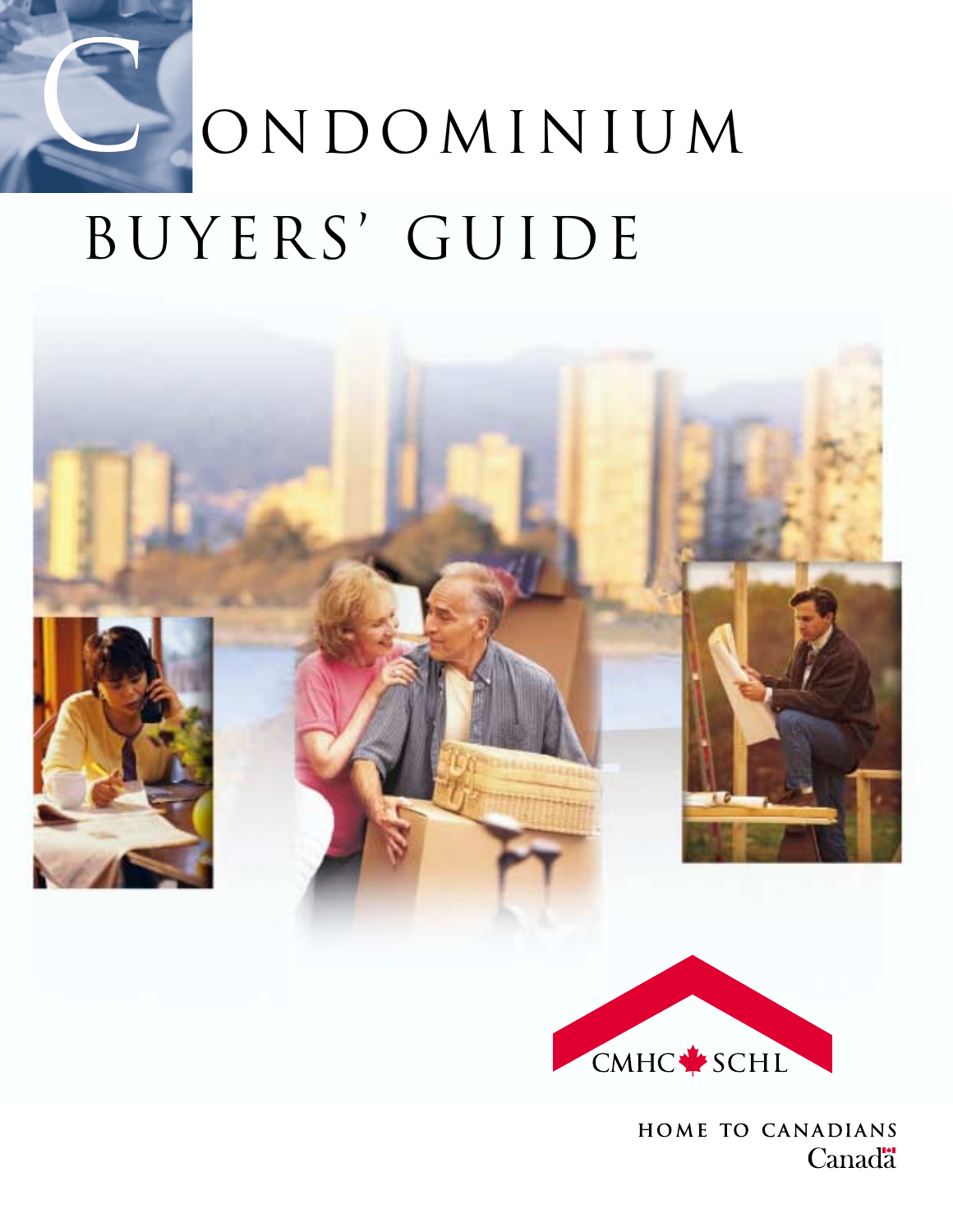## CMHC-Home to Canadians

Canada Mortgage and Housing Corporation (CMHC) is the Government of Canada's national housing agency. We help Canadians gain access to a wide choice of quality, affordable homes.

Our mortgage loan insurance program has helped many Canadians realize their dream of owning a home. We provide financial assistance to help Canadians most in need to gain access to safe, affordable housing. Through our research, we encourage innovation in housing design and technology, community planning, housing choice and finance. We also work in partnership with industry and other Team Canada members to sell Canadian products and expertise in foreign markets, thereby creating jobs for Canadians here at home.

We offer a wide variety of information products to consumers and the housing industry to help them make informed purchasing and business decisions. With Canada's most comprehensive selection of information about housing and homes, we are Canada's largest publisher of housing information.

In everything that we do, we are helping to improve the quality of life for Canadians in communities across this country. We are helping Canadians live in safe, secure homes. CMHC is home to Canadians.

Canadians can easily access our information through retail outlets and CMHC's regional offices.

You can also reach us by phone at 1800 668-2642 (outside Canada call (613) 748-2003) By fax at 1 800 245-9274 (outside Canada (613) 748-2016)

To reach us online, visit our home page at **www.cmhc.ca** 

Canada Mortgage and Housing Corporation supports the Government of Canada policy on access to information for people with disabilities. If you wish to obtain this publication in alternative formats, call 1 800 668-2642.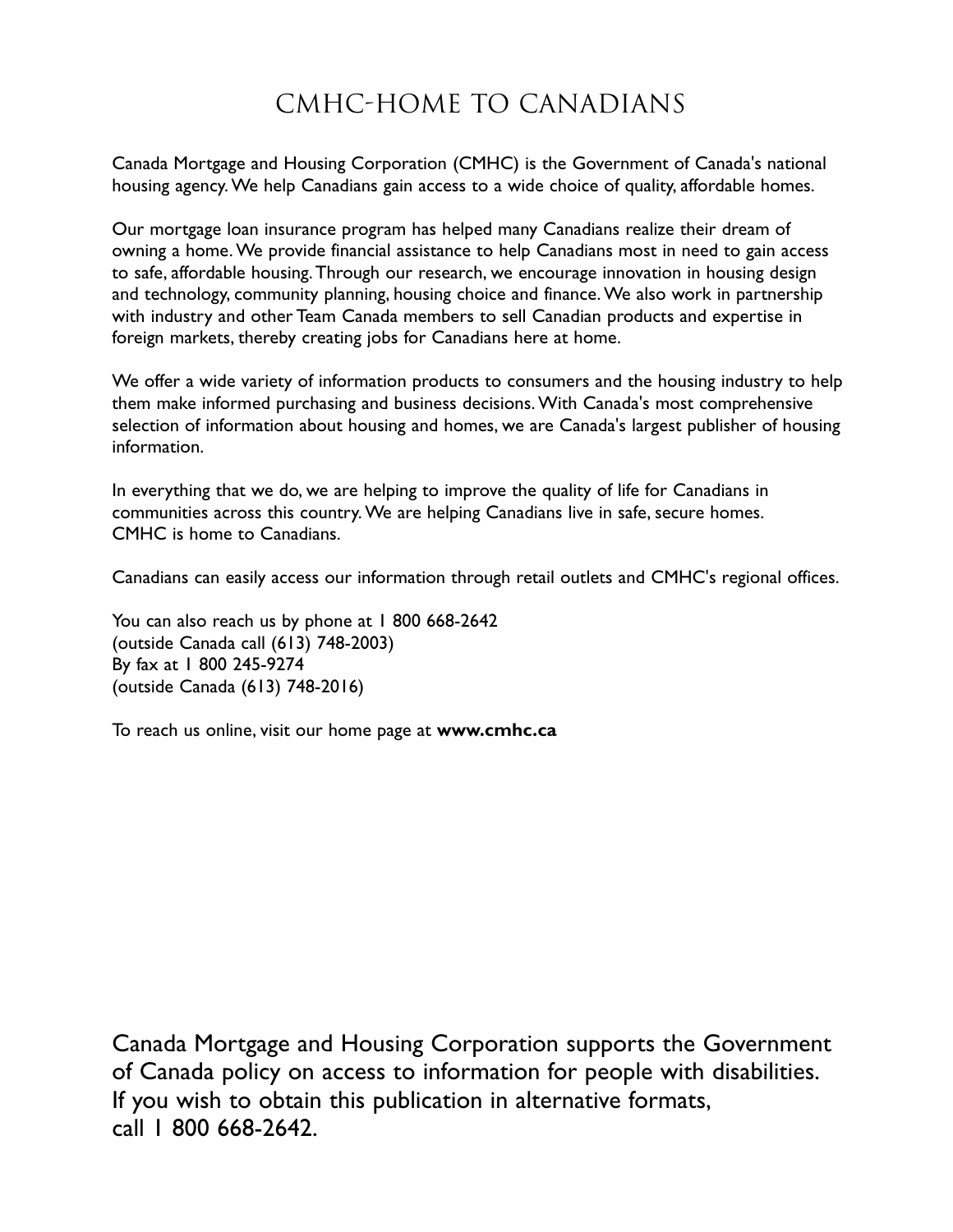# **CONDOMINIUM BUYERS' GUIDE**

CMHC offers a wide range of housing-related information, For details, call 1 800 668-2642 or visit our Web site at www.cmhc.ca

Cette publication est aussi disponible en français sous le titre : *Logements en copropriété — Guide de l'acheteur 63101*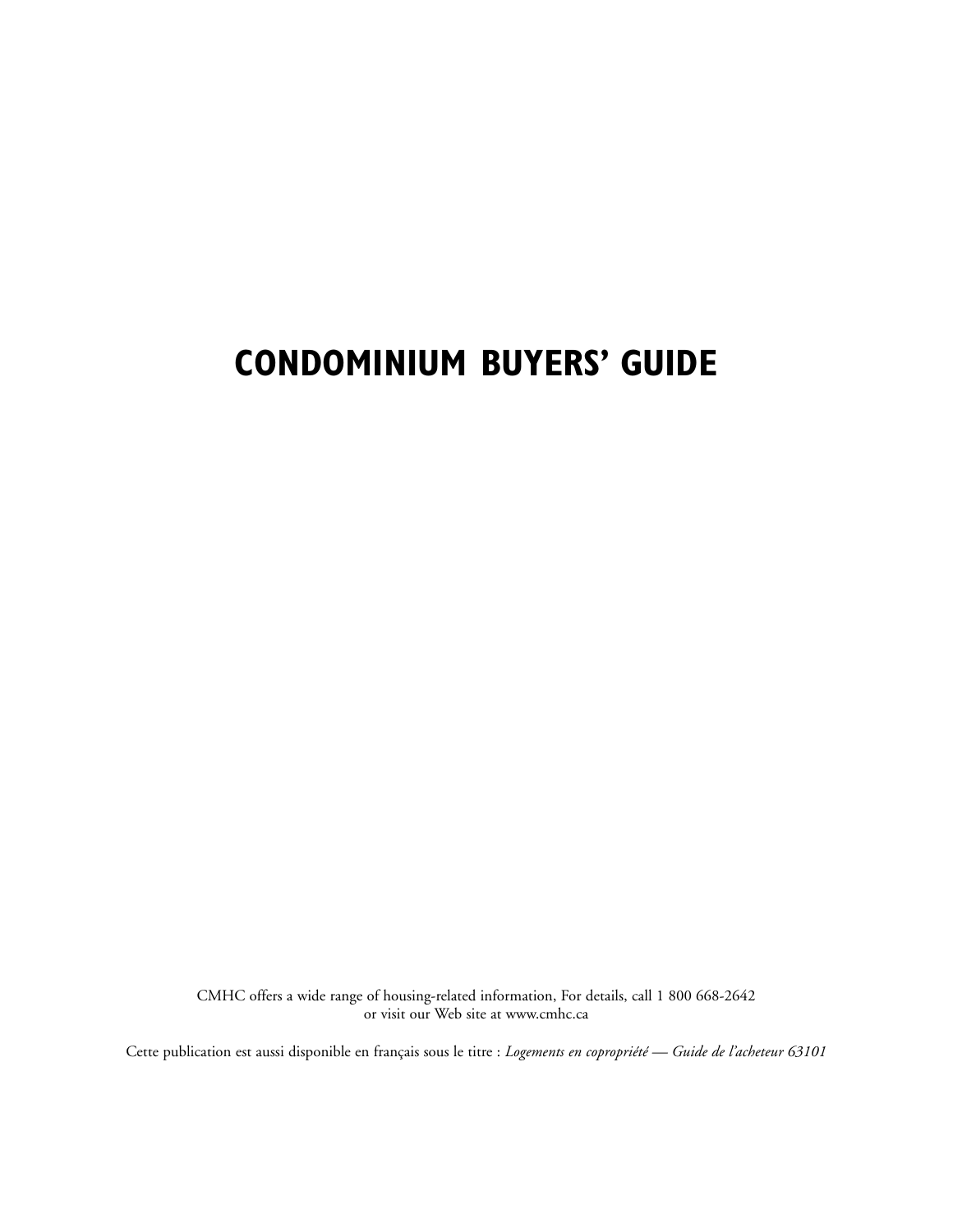This research project was funded by Canada Mortgage and Housing Corporation (CMHC). The contents, views and editorial quality of this report are the responsibility of the author(s) and CMHC accepts no responsibility for them or any consequences arising from the reader's use of the information, materials and techniques described herein.

Disclaimer

This guide is provided for general information purposes only. Any reliance or action taken based on the information provided is the responsibility of the user. Readers are advised to consult appropriate professional resources to determine what is suitable in their particular case. CMHC assumes no responsibility for any consequences arising from use of the information provided in guide.

Canadian Cataloguing in Publication Data

Includes bibliographical references.

#### **National Library of Canada cataloguing in publication data**

Main entry under title: *Condominium Buyers' Guide*

Issued also in French under title: *Logements en copropriété — Guide de l'acheteur*

ISBN 0-662-33517-1 Cat. no. NH15-407/2003E

1. Condominiums—Purchasing—Canada.

2. House buying—Canada.

I. Canada Mortgage and Housing Corporation.

HD7287.67C3C66 2003 643'.2 C2003-980058-X

© 2002 Canada Mortgage and Housing Corporation.

All rights reserved. No portion of this book may be reproduced, stored in a retrieval system or transmitted in any form or by any means, mechanical, electronic, photocopying, recording or otherwise without the prior written permission of Canada Mortgage and Housing Corporation. Without limiting the generality of the foregoing no portion of this book may be translated from English into any other language without the prior written permission of Canada Mortgage and Housing Corporation.

Printed in Canada Produced by CMHC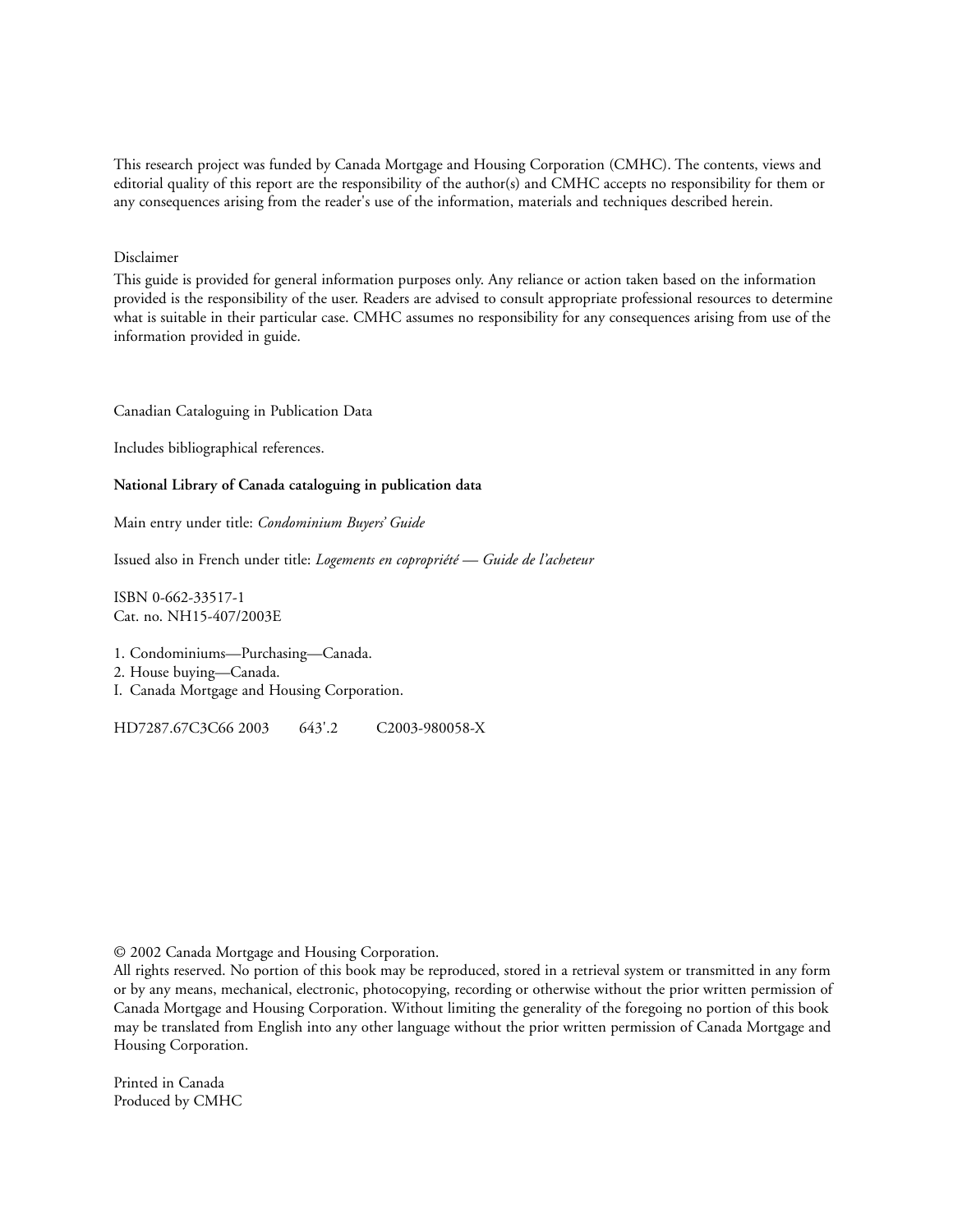## **So You've Decided to Buy a Condominium . . .**

Condominium living is a popular option for many Canadians as it can be a relatively carefree housing option. Currently, in some parts of the country, one out of three new homes built is a condominium. Interest in condominiums tends to grow with a shortage of rental accommodation, relatively low mortgage interest rates, and urban core renewal. Most major newspapers now include a condominium section which recognizes the increasing number of people who already live in—or aspire to live in—a condominium.

This Guide has been created to help you become an informed condominium buyer and to help you make the best choice. Please see the glossary at the end of the Guide for full definitions of some of the terms used in this guide.

The Guide will give you the basic background information you need to get started on the path to condominium ownership. It will identify important questions to ask—and the people you should be asking—before you make this important purchase. At the end of the Guide, we've provided you with a condominium selection checklist to help you narrow down the choice between the different types of condominiums you might see.

This Guide provides a general overview of the purchase of condominiums. It is not intended to provide legal or technical advice. It is recommended that you retain appropriate legal and technical professionals to guide you with any condominium purchase you may consider.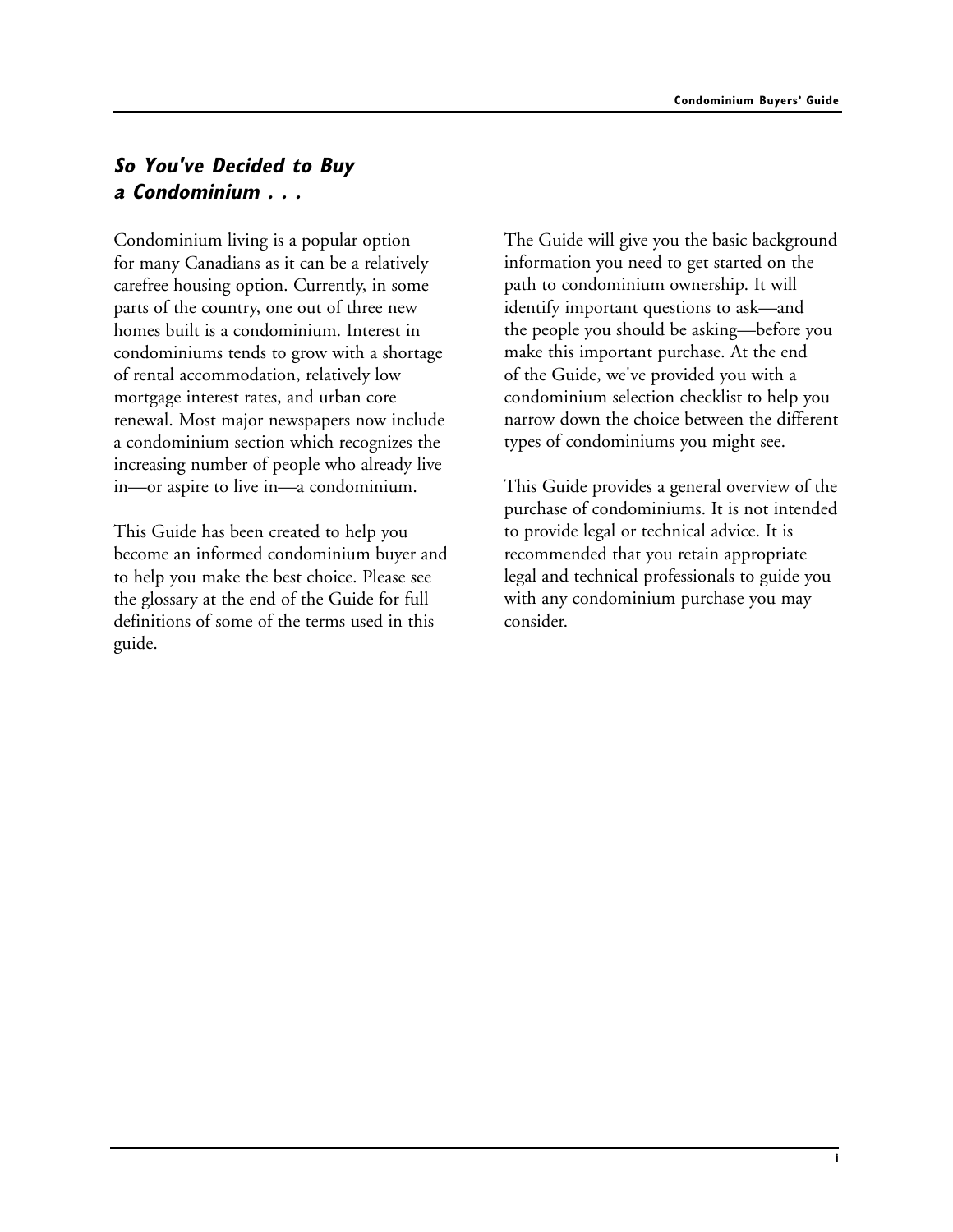This Guide was developed with the help of many talented and dedicated people serving the housing and condominium industry in Canada. CMHC would like to acknowledge the contributions of the following people:

> Alex Astbury Jamie Bleay Don Braden Michael Celentano Steve Chapman Michel Charlebois Ronald Danks David Dunn Joanne Lucas Sandra Marshall Robert Marshall Ian Melzer Emer Parke Bart Porter Dawn Ring Bill Semple Alex Speigel Bernie Winter Debra Wright

CMHC would like to express its thanks to the Canadian Condominium Institute for its active support in the development of this publication. Finally, the efforts and dedication of the project team led by HWB Inc. in the organization and writing of this Guide is gratefully acknowledged.

Duncan Hill Policy and Research Division Canada Mortgage and Housing Corporation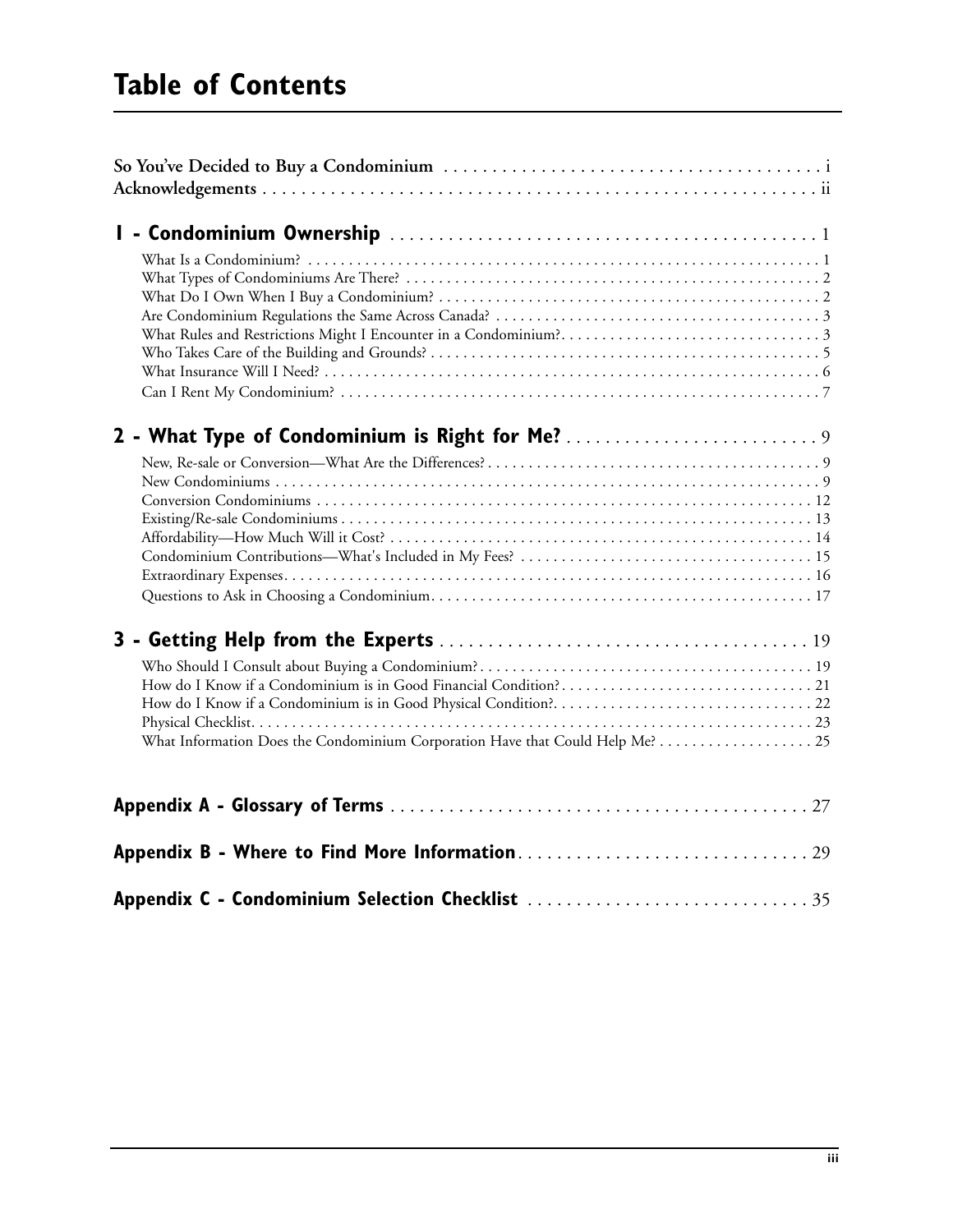Condominium living can offer the prospective homeowner many desirable attributes such as affordable housing and low maintenance requirements. Many condominiums have enhanced security features over that found in single family houses. Condominiums can be complete communities within one complex offering a wide range of social, entertainment and recreational activities. However, buyers should be aware—before they buy—of many issues surrounding the purchase of, and the lifestyle in, a condominium. This section of the Guide will help prepare you for successful condominium living.

## **What Is a Condominium?**

A "condominium" typically refers to a form of legal ownership, as opposed to a style of construction. Condominiums are most often thought of as high-rise residential buildings, but this form of ownership can also apply to townhouse complexes, individual houses and low-rise residential buildings. Condominiums are also known as strata in British Columbia or syndicates of co-ownership in Quebec.

Condominiums consist of two parts. The first part is a collection of private dwellings called "units". Each unit is owned by and registered in the name of the purchaser of the unit. The second part consists of the common elements of the building that may include lobbies, hallways, elevators, recreational facilities, walkways, gardens, etc. Common elements may also include structural elements and mechanical and electrical services. The ownership of these common elements is shared amongst the individual unit owners, as is the cost for their operation, maintenance and ongoing replacement.

Each unit owner has an undivided interest in the common elements of the building. This ownership interest is often referred to as a "unit factor". The unit factor for any particular unit will generally be calculated in proportion to the value that the unit has in relation to the total value of all of the units in the condominium corporation. The unit factor will tell you what your ownership percentage is in the common elements and will be used in calculating the monthly fees that you must pay towards their upkeep and renewal.

The creation of a condominium is regulated by provincial or territorial condominium legislation and municipal guidelines. It can be created in many different ways. In some provinces, a developer, or other interested party, may register a declaration to create a condominium, while in others, an application may be made to have title issued for the units pursuant to an "approved plan of condominium." The operation of condominiums is also governed by provincial or territorial legislation and the condominium corporation's own declaration, by-laws and rules.

Once a condominium corporation has been established, a Board of Directors, elected by, and generally made up of, the individual condominium owners, takes responsibility for the management of the corporation's business affairs. There is usually a turnover meeting where this transfer of responsibility takes place. Each unit owner has voting rights at meetings. Your voting rights will generally be in proportion to your unit factor.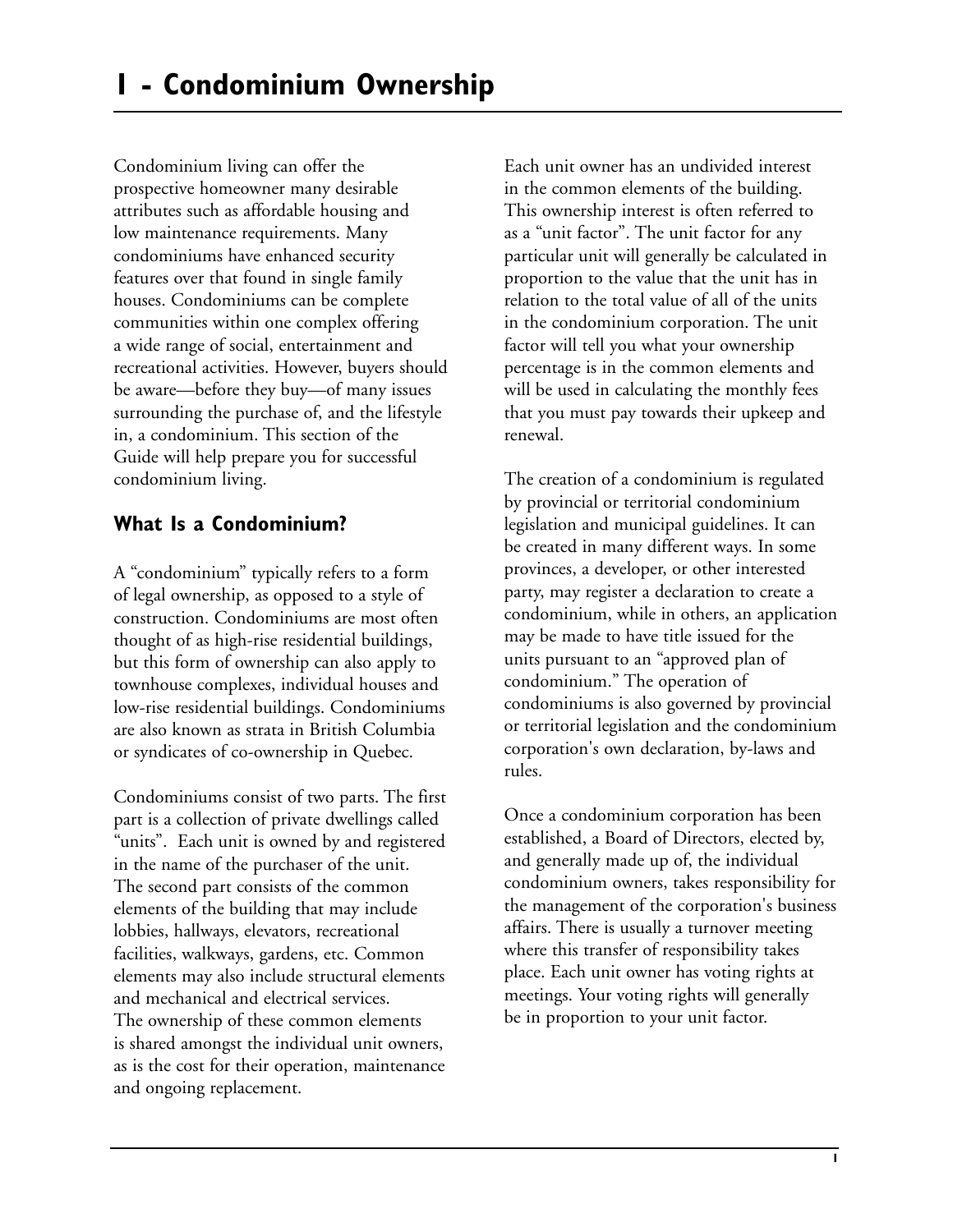## **What Types of Condominiums Are There?**

Residential condominiums can be high-rise or low-rise (under four storeys), town or row houses, duplexes (one unit over another), triplexes (stack of three units), single detached houses, stacked townhouses or freehold plots. There are even mixed-use condominiums that are partly residential and partly commercial buildings. They come in various sizes with diverse features and they can be found in almost every price range.

## **What Do I Own When I Buy a Condominium?**

When you buy a condominium, you own your unit, as well as a percentage of the common property elements allocated to the unit. The boundaries of each individual unit and the percentage of common elements you own may vary from condominium to condominium, depending on how they are specified in the condominium's governing documents. Sometimes, the unit boundary can be at the backside of the interior drywall of the unit's dividing walls. Alternatively, the unit boundary can be the centre line of the unit's walls. The boundaries of your condominium unit are an important consideration at the time of purchase particularly if alterations and renovations are a potential part of your purchase plan. The unit typically includes any equipment, systems, finishes, etc. that are contained only in the individual unit. The right to use one or more parking spots and storage areas may be included. While you may have exclusive access to parking spot or storage area, you seldom actually own the space itself.

For a freehold condominium (or a bare/vacant land condominium), the unit may be the entire house including the exterior walls, the roof and in some cases, the land surrounding the structure. Prior to making a purchase, you may wish to hire a professional surveyor to review the site plan for the condominium corporation so you know exactly where you unit's boundaries lay.

Components of building systems that serve more than one unit, such as structural elements and mechanical and electrical services, are often considered part of the common property elements, particularly when they are located outside of the unit boundaries specified in the condominium's governing documents.

There may be some parts of the condominium complex that are called "exclusive use common property elements." They are outside the unit boundaries, but are for the exclusive use of the owner of a particular unit. Balconies, parking spaces, storage lockers, driveways and front or rear lawn areas are common examples of exclusive use common property elements. It is important to be aware of any exclusive use common property elements before you make an offer to purchase a condominium. While these spaces are exclusive to your use, there may be restrictions on how and when you use them. For instance, you many not be able to park a boat, RV or commercial vehicle in your assigned parking spot. There may also be restrictions on what you can place on your balcony.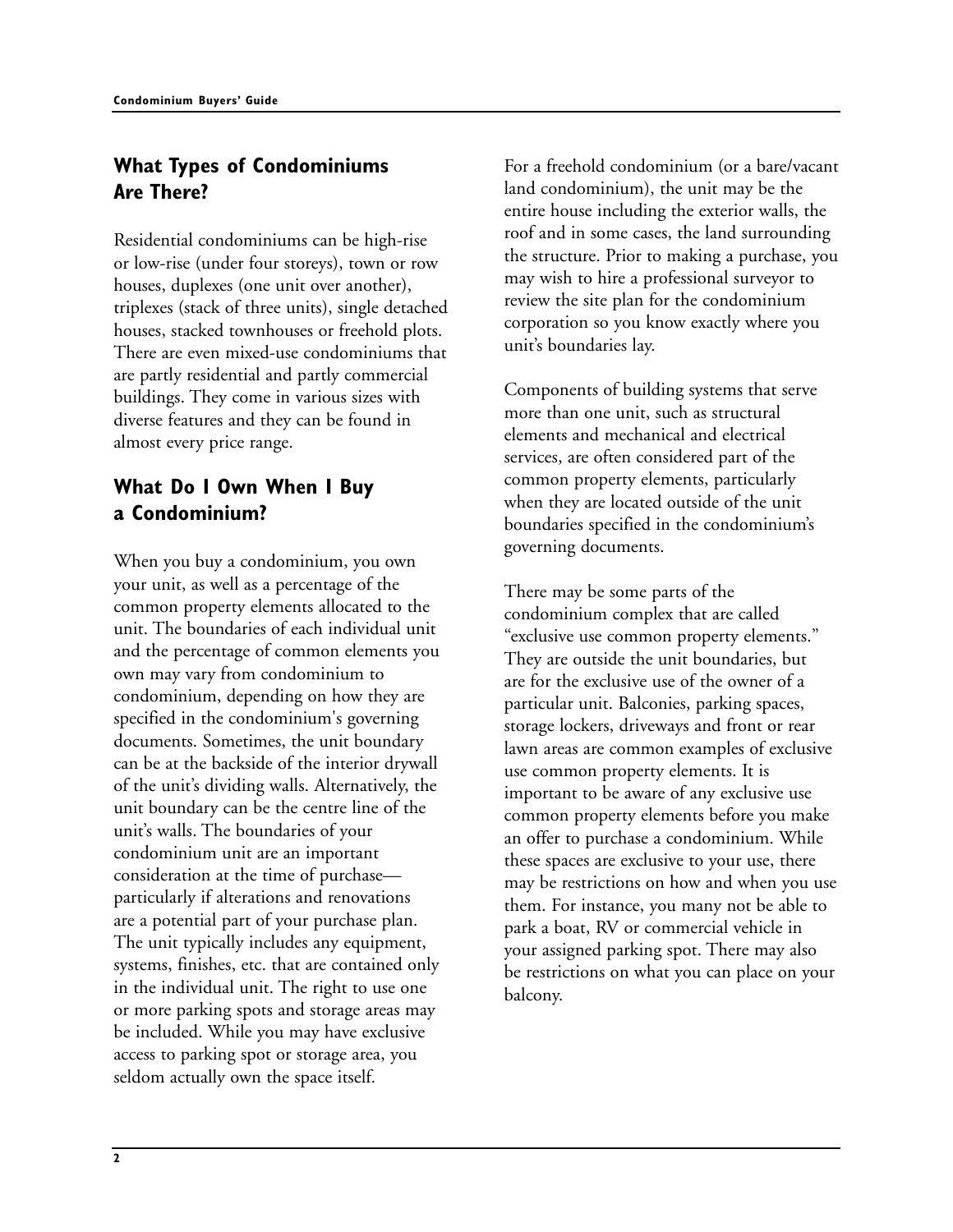## **What Does Freehold Mean?**

*The biggest difference between a freehold condominium and a regular condominium is what is included as part of the unit. With a freehold condominium, you own the plot of land and any structure on that land such as a house or townhouse. You are normally responsible for the care and upkeep of the entire house, including the exterior walls and roof, as well as the lawn, garden, driveway and garage.*

*With a freehold condominium, the common property elements might include access roads to the units, recreational facilities, visitor parking area or a park with a playground. These items may be the responsibility of the condominium corporation. All unit owners pay a monthly condominium fee toward their upkeep.*

*With a regular townhouse or house condominium, the unit typically consists of the interior of the house itself, while the exterior of the house and the plot of land on which the unit sits are considered part of the common elements. This means that repair and maintenance of items like exterior walls, windows, lawns, gardens and driveways may be the responsibility of the condominium corporation. In a freehold condominium, you usually have more freedom to make improvements, such as landscaping features, to the unit. However, there are usually provisions that give the condominium corporation some control over owners modifying the unit, such as determining when the roof will be repaired, and what colour the shingles must be. So if you want to change the colour of your door or build a deck in your backyard, you may have to ask for permission from the Board of Directors.*

*Note: In some provinces, there are bare/vacant land condominiums.The land and any structure on it make up the unit and maintenance can be fully the responsibility of the condominium corporation or the unit owner.*

## **Are Condominium Regulations the Same Across Canada?**

No, each province and territory has its own regulations and legislation specific to the registry, construction and operation of condominiums. You should become familiar with the regulations and legislation in your own province or territory before you buy a condominium. Sources of information for provincial and territorial legislation are provided at the back of this Guide (see pages 29 to 33).

## **What Rules and Restrictions Might I Encounter in a Condominium?**

Every condominium is governed by its own unique rules, regulations and by-laws. These may be very strict or very relaxed depending on the nature of the condominium corporation. These are necessary to ensure that condominiums are properly operated and maintained, and to define the rights and obligations of the individual owners. With respect to rules regarding the individual owners, condominiums may have restrictions regarding the number of occupants per unit, pets, noise, parking and when certain amenities may be used.

Many condominiums have strict rules concerning the alteration of the unit space or its appearance. For example, the condominium corporation may require all the exterior doors of units to be the same colour to keep the architectural and community aspect of the condominium intact. Additionally, you may have to get the permission from the condominium's Board of Directors before you change exterior fixtures or install a satellite dish, especially as some changes may affect the condominium structure or safety.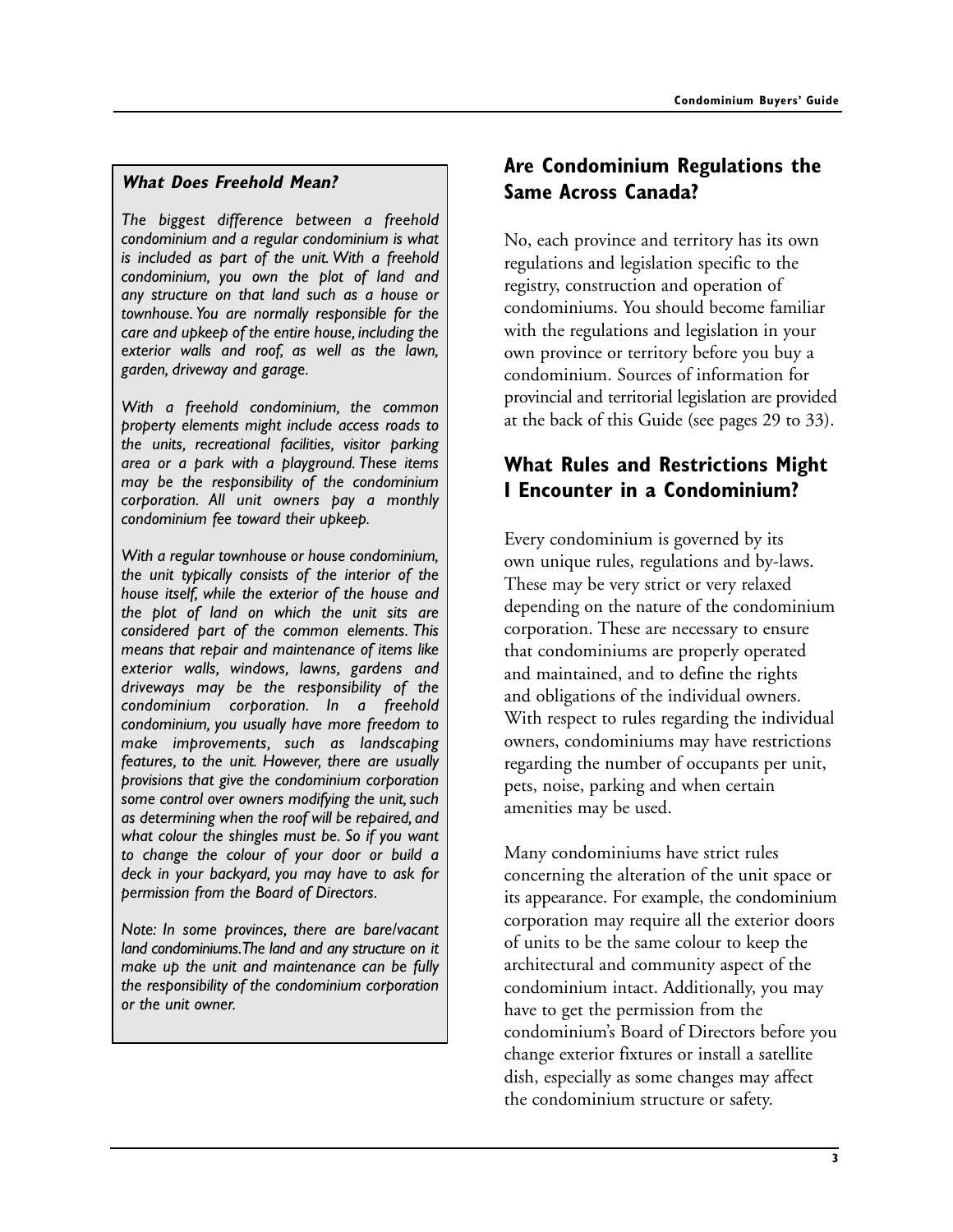Noise is an important consideration, especially for people moving from a single-family dwelling to a multi-unit condominium. Many condominiums have rules regarding what noise levels will be tolerated and at what hours. For example, if you are hosting a party in your unit, you may be asked to turn the music down at a specific hour. You may wish to clarify the rules regarding noise, and if possible, talk to current residents about any noise problems they have experienced in the past and how they were handled.

Individual condominium owners may be obliged to attend condominium meetings or serve on condominium boards and committees. Almost all condominiums have requirements for the payment of monthly condominium fees. There can also be mandatory charges for unforeseen repairs to the condominium common elements.

Ensure you carefully review and consider all rules and obligations when considering the purchase of a condominium. They should be available from the unit's vendor (the seller), the property manager or the Board of Directors. The rules of the condominium will be clearly outlined in the condominium governing documents, and you should become familiar with them prior to purchasing a particular condominium unit.

While the rules and regulations of condominiums may initially seem to be overly strict, particularly to those used to rental housing or owning their own home, they help to ensure that condominiums are safe and enjoyable communities to live in for all concerned.

## **Moving From Single-Family to Multi-Unit**

*Living in a detached house can be quite different from living in a multi-unit building. Here are some points to consider if you're thinking of making the switch from a house to an apartment-type dwelling.*

#### *Noise*

*In a multi-unit, your neighbours are much closer, so you may hear them more. Many condominiums have strict rules regarding how much noise will be tolerated, and at what hours of the day. Noise can also come from the mechanical services such as plumbing, heating, ventilation and air-conditioning systems, elevators and garbage chutes. When purchasing a condominium, you may want to consider the location of these services relative to the unit you are thinking of buying. Additionally, when buying a new condominium, you may want to ask the developer if any sound transmission reduction measures have been used in the construction of the building's walls, ceilings and floors.When buying an existing condominium, try to visit the unit during the evenings or weekend to get a sense of what the noise may be like at the time you are most likely to be in the building. Consider the location of the unit relative to elevators and garbage chutes. Check to see if the unit faces a busy highway. If so, air-conditioning might be a necessary feature so that windows can be kept shut in the summer.*

#### *Independence*

*Condominium living involves compromise. In return for having someone else fix the roof or cut the lawn, you will no longer have the final say in what colour you want your shingles to be or the timing of yard maintenance.*

*Your condominium unit will likely be considerably smaller than your current home. You'll need to consider which furniture and appliances will fit and what you might have to leave behind. For instance, your unit may not be able to accommodate a washer-dryer set which may mean having to use a common laundry room.*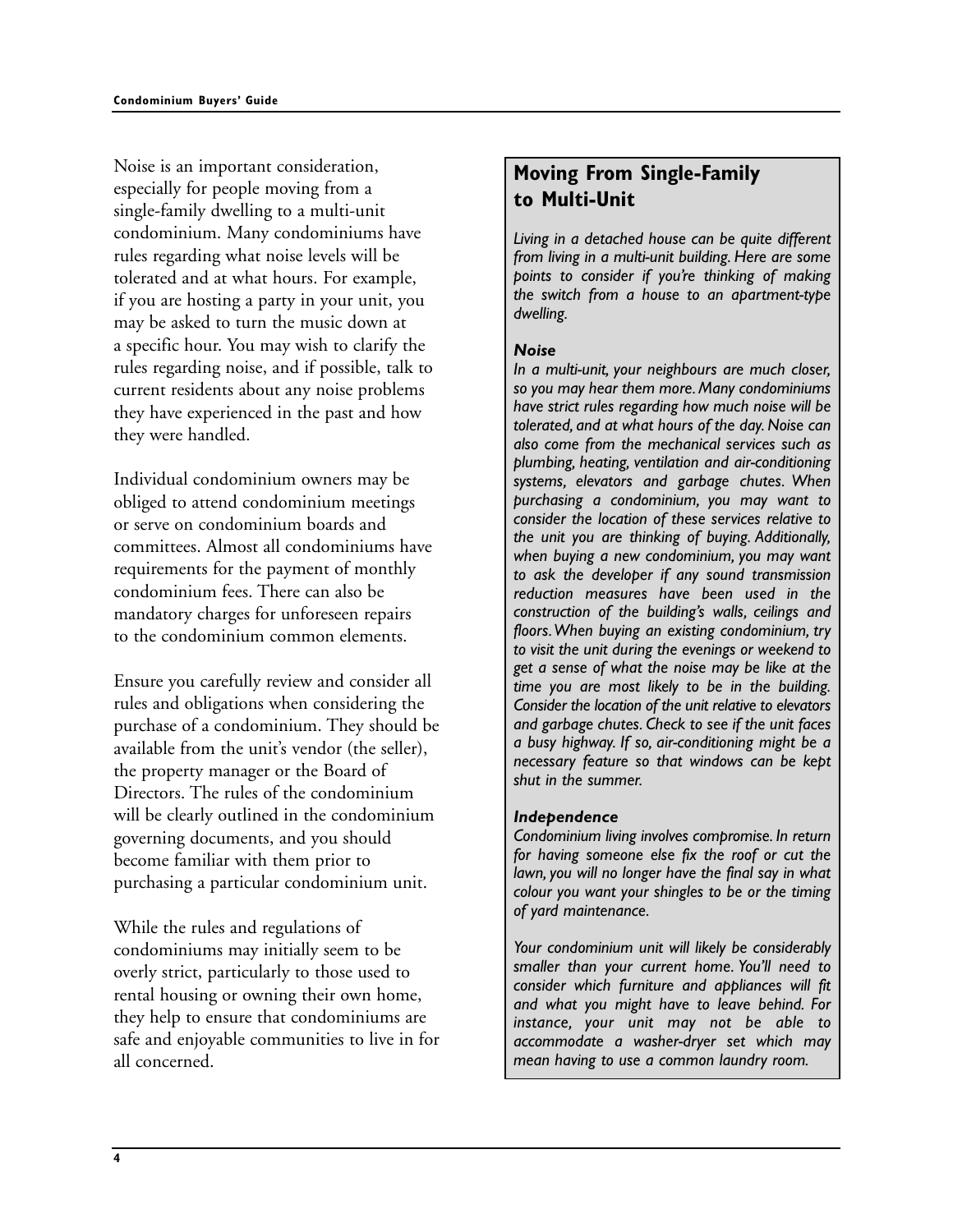#### *Privacy*

*Under most provincial condominium legislation, with reasonable notice, a person authorized by the condominium corporation may enter your unit to carry out inspection and maintenance of the common elements of the condominium (such as inspection and repair of parts of the common elements such as windows, mechanical and electrical systems that serve your unit and others).*

#### *Lifestyles*

*Many condominiums are specially suited for a certain lifestyles, such as families with young children, or seniors. Any condominium provisions regarding pets should be known as well. It is important to ensure that the prevalent lifestyle of the condominium you are considering fits your lifestyle.*

#### *Security*

*Many condominiums offer increased security services, such as closed-circuit cameras in lobbies and parking garages and security guards, to ensure that only unit owners and authorized personnel can access the building. Your condominium may require that any guests to your unit sign in and out of the building. Make sure you are comfortable with the security arrangements before buying.*

#### *Unit Occupancy*

*While many owners of condominium units actually live in their units, some condominium buildings have a large percentage of the units rented out to others. If this is important to you, try to find out from the property manager what percentage of the building is owner occupied. This is an important consideration, as a condominium building dominated by rental occupancies may not show the same pride of ownership and sense of community and security as a building that is fully owner occupied. Additionally, absentee owners may not have the same maintenance and repair priorities for the building as owners who actually live in the building.*

## **Who Takes Care of the Building and Grounds?**

Most condominium corporations contract-out the day-to-day operations of the condominium to a property management company under the direction of the condominium's Board of Directors. The cleaning of common areas, payment of common area utility bills, operation and maintenance of the central space and domestic hot water heating and air-conditioning systems, snow and garbage removal and the collection of monthly maintenance fees may fall under the jurisdiction of the property manager. There are usually limits on the property manager's authority. For example, anything that requires a major expenditure, or an expenditure not accounted for in the annual budget, may have to be approved by the Board of Directors. The property manager is not usually responsible for items or operational problems within individual units, unless they are related to the common elements (e.g. heating systems, roofs, windows, exterior walls).

Some condominiums prefer to deal with the management of daily maintenance themselves. These are sometimes referred to as "self-managed" condominiums. Under this management style, the Board of Directors and in some cases, volunteers who are residents or owners—will carry out the day-to-day tasks of operating the condominium.

It is important when considering the purchase of a particular condominium, to ensure you are comfortable with the management style, whether it is a contract property manager, or self-managed. This may have implications on both condominium fees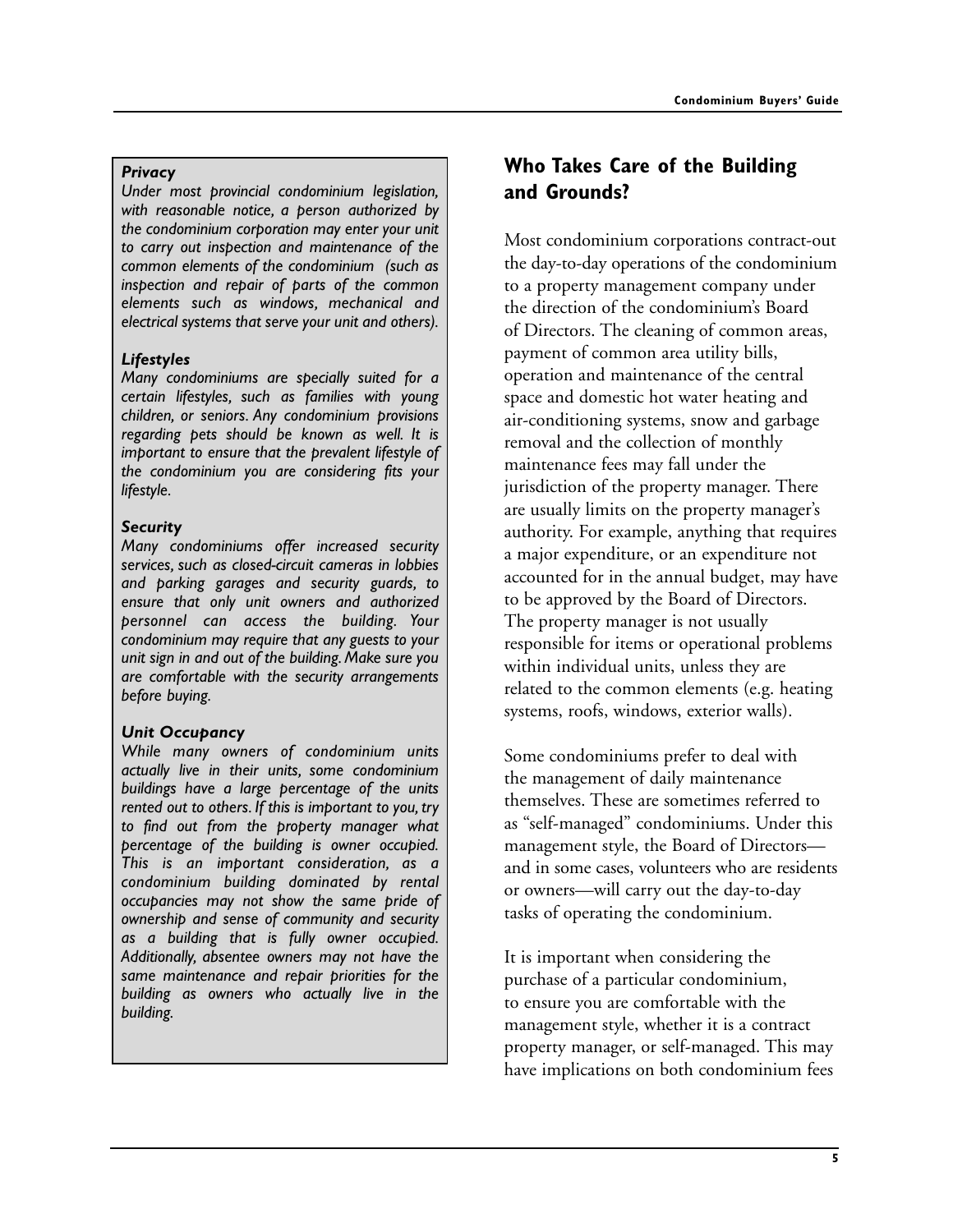and any obligations you may have towards the operation and maintenance of the building.

The condominium unit owner is responsible for some maintenance duties and the condominium corporation for others. These responsibilities vary from condominium to condominium and should be clearly laid out in the condominium's governing documents.

## **Maintenance duties for the unit owner can include:**

- Internal unit plumbing, appliances, heating air conditioning or electrical systems that are contained in and serve only that unit
- Cleaning window surfaces that are accessible from inside the unit
- Cleaning some parts of the common elements like balconies and patios that are assigned to or exclusive use of, the unit holder

## **Maintenance duties for the condominium corporation can include:**

- Common plumbing, electrical and heating and air-conditioning systems
- Roof and wall repairs
- Windows and doors—repairs and replacement
- Grounds cutting, watering
- Recreational amenities
- Parking areas
- Any other part of the property that is not part of a unit

Sometimes the responsibility for maintenance and repair can be shared. For example, a heating and air conditioning (HVAC) system may be part of the common elements, but the unit owner may be responsible for some tasks such as changing filters.

## **What Insurance Will I Need?**

Both the unit owner and the condominium corporation must have insurance. Specific insurance requirements vary from province to province.

## **The corporation may be responsible for insuring:**

- Common areas and units
- The corporation's property, such as furniture, equipment, vehicles, etc.
- Personal liability—against claims for bodily injury and/or property damage occurring on the condominium property or caused by some act or omission of the condominium corporation
- Boilers and equipment (for example, elevators, HVAC systems, etc.)
- Directors and Officers insurance—to respond to claims made personally against a director or officer of the condominium
- All perils as per the condominium governing documents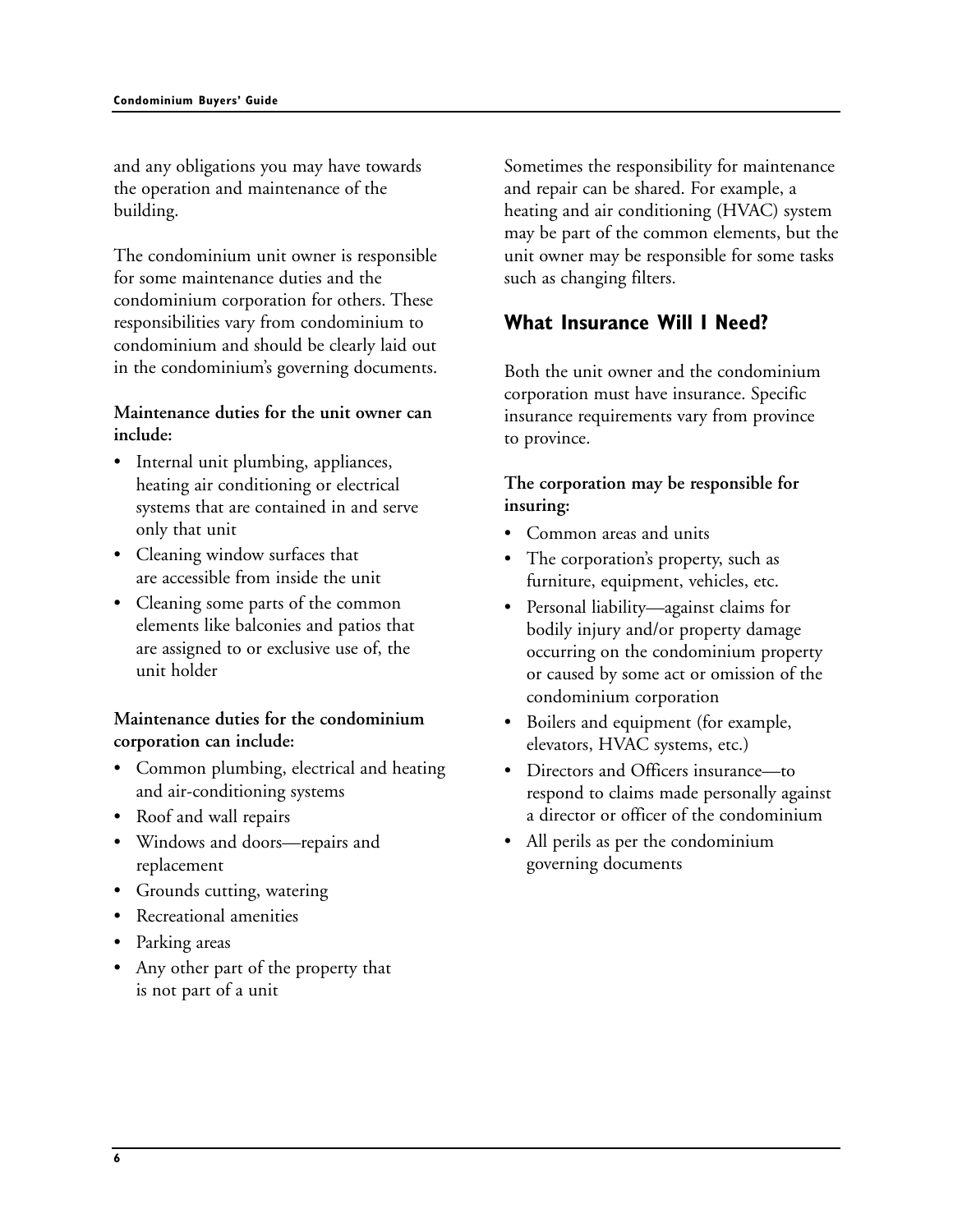**The unit owner may be responsible for insuring:**

- Personal property contents such as appliances, furniture and jewellery, and items stored in lockers
- Improvements and betterments made to the unit (for example, finishing a basement, installing new cabinets). Check your provincial legislation to find out if insurance for improvements is your responsibility
- Personal liability

## **Can I Rent My Condominium?**

Many condominium buyers purchase their units as an investment with the intent of renting the unit out. While most condominium corporations allow owners to rent their units to a third party, you should confirm this through a review of the condominium's governing documents and your provincial legislation.

## **Summary: Questions to ask when choosing a condominium**

- What are the unit boundaries?
- What will my maintenance obligations be?
- What management style is being used, and am I comfortable with it?
- What are the rules regarding the allowable number of occupants, noise, pets, amenities, parking, etc, and how are these upheld?
- Can I alter my unit's appearance? If I want to change something, what procedure do I have to follow to get permission?
- Does the condominium corporation have the minimum insurance required by my provincial or territorial legislation?
- What will my insurance obligations be?

More questions that should be considered can be found in Appendix C of this Guide.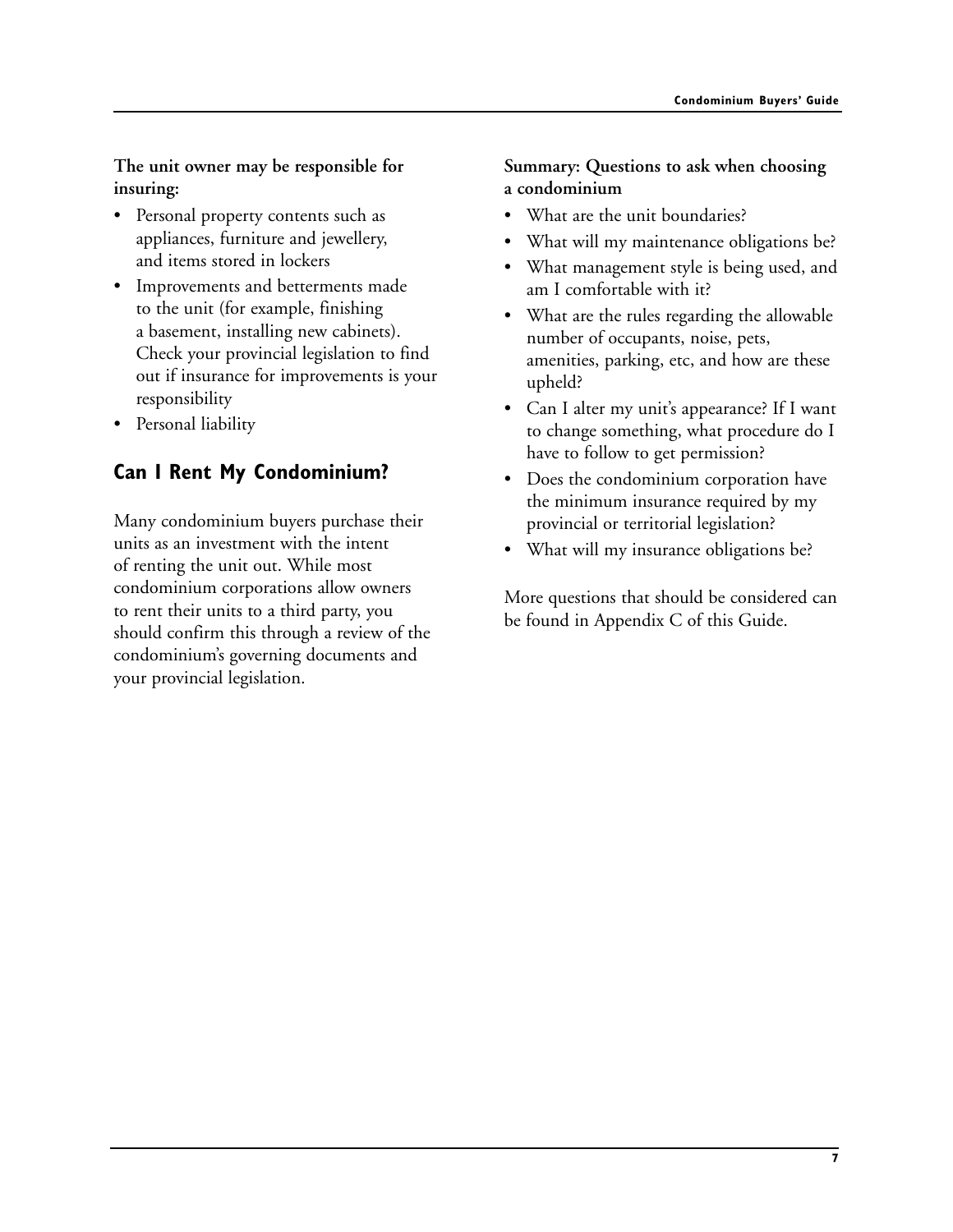Condominiums come in all sizes and all kinds of building forms. There are newly constructed condominiums, condominiums that have been converted from office or warehouse space, and re-sale condominiums. This section will explain some of the differences between condominiums.

## **New, Re-Sale or Conversion—What Are the Differences?**

The term "New" is applied to condominium buildings that are either under construction or have been newly completed, while the term "Conversion" can mean the building was previously used for something else but has been, or is to be, renovated for residential use. For example, many loft style condominiums are converted from former commercial or industrial buildings. Conversions may also refer to the changing of units from rental units to condominium units. Both new and conversion condominiums are usually purchased from a developer. "Re-sale" condominiums are units that have already been occupied, typically in older buildings, and are offered for sale by the current owner.

## **New Condominiums**

Newly constructed condominiums can be an attractive option for the prospective owner. They offer all of the benefits of a newly constructed building (fresh appearance, modern fittings, surfaces, elevators, appliances) while providing unit owners with the chance to customize their units.

You can purchase a new condominium from the developer either before or during its construction and well before the condominium corporation is formed. A developer may have some unsold units available after the condominium has been completed and registered. In some market conditions, a developer may wait to sell a majority (or all) of the units before registering the condominium corporation or starting construction. Deposits are typically required to secure, or reserve, a condominium unit in a new development.

When looking over the drawings and specifications, ensure that you are aware of the basis of any floor area measurements: do they reflect the actual floor area of the unit or do they include the exterior and interior wall floor space areas as well? You should also be aware of plans to reduce the ceiling height in any locations in the unit to accommodate ductwork and other mechanical and electrical services. This can have an impact on the aesthetics of the unit and affect the eventual location of lighting fixtures and furniture as well as wall decorations and fittings. Similarly, be aware of the future location of heating and air-conditioning equipment, ventilators and hot water heaters as this can affect the availability and aesthetics of the space in your unit.

Other important issues to consider in the purchase of a new condominium are related to construction quality. Some key questions to consider include: Are there any special provisions to limit noise between units? How are the units heated, cooled and ventilated? How are odours controlled? Is the building energy-efficient? Who operates and maintains the heating and air conditioning systems? What options are available for suite wall and floor finishes, cabinets and fixtures?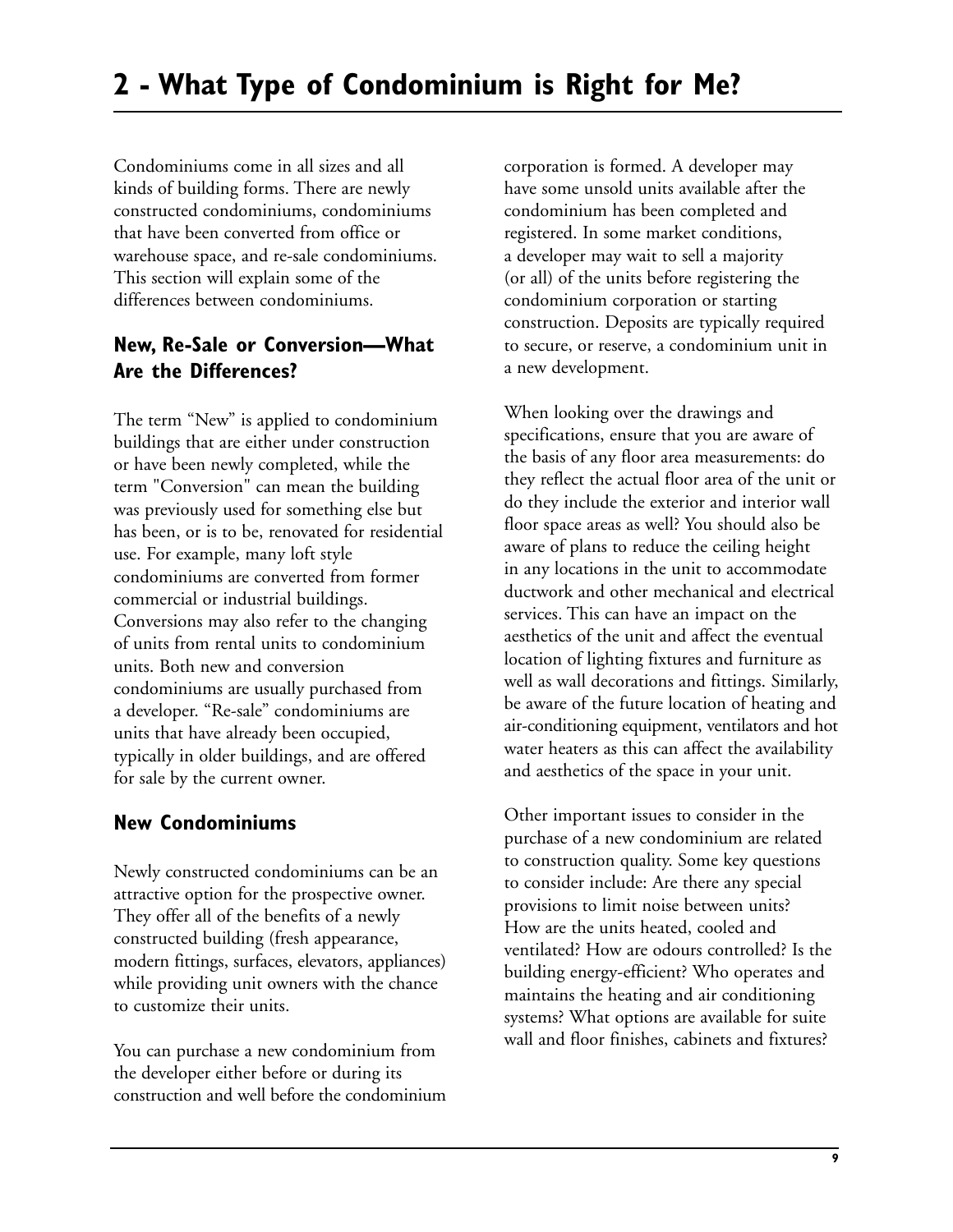You should also be aware that the view from your unit might be subject to change if the building is being constructed in a newly developed area or as a part of a larger complex. Be sure to ask about the future construction plans for adjacent open areas as your view may change significantly with the construction of a neighbouring high-rise.

When shopping around for a new condominium, it is important to ensure that you are aware of what is and what is not included in the purchase price. For instance, are there amenities such as pools and parking? How is access to such amenities paid for? Are finishes within the units included in the purchase price? Are there other charges over and above the purchase price you should be aware of? Are utilities (gas, electricity and water charges) covered in the monthly condominium fees or not? All such questions must be considered to ensure that you can compare the overall costs associated with different condominiums.

Rules and regulations for new condominiums vary from province to province, therefore it is a good idea to check your provincial legislation. New home warranties are often available for newly constructed condominiums—make yourself knowledgeable about what the warranties cover and for how long.

Quite often, there is a lengthy wait before a new condominium project is completed and you can move in. It is always important to evaluate the current state of the construction project. Consider whether or not it seems reasonable that the project will be completed by the date set out in the purchase agreement from the developer before making your moving and financing arrangements.

Agreements of purchase and sale may contain provisions that allow the developer to extend the dates for making the units available for occupancy. This can be problematic if you have made arrangements to vacate your existing housing by a specific date based on the original closing date. If this is an important consideration for you, ensure that you are aware of any occupancy delay clause in your purchase agreement and plan accordingly. You should also check your provincial homeowner protection legislation to learn your rights in cases where agreedupon occupancy dates are missed.

## **A Note on Healthy Housing™**

*Research has shown that your housing choice can have a direct impact on your health and that of the environment. When considering new condominium projects, be aware that some developers are now offering condominiums that have been designed to minimize energy use through improvements to wall insulation, the quality of windows, and heating and cooling equipment efficiency. Not only does this save energy and minimize harmful environmental emissions, it also saves you money now and in the long run. Developers are also becoming aware that the materials and systems they construct their buildings with can have impacts for your health.For instance, a building designed with a ventilation system for your unit,one that distributes fresh air directly to all rooms and exhausts air from the kitchen and bathroom can greatly improve the quality of your indoor environment.Similarly,beware that materials and finishes used in the construction of your condo can have an impact on the quality of your indoor air.Note also that the commuting distance between your condo and workplace will have a significant impact on energy use and your budget. For more information on Healthy Housing choices, visit the CMHC Web site at www.cmhc.ca or call 1 800 668-2642*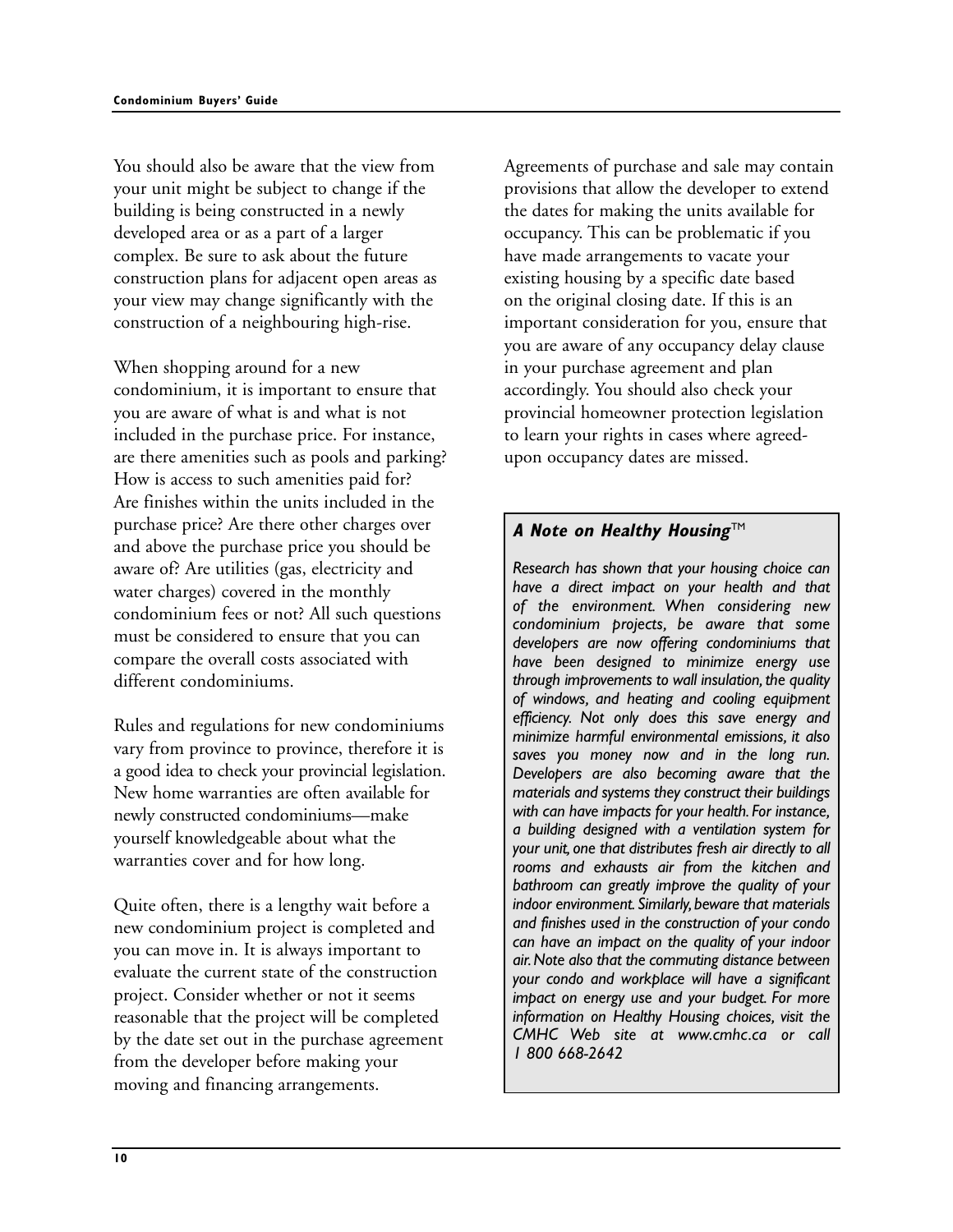### **Disclosure Statements:**

In some jurisdictions, in compliance with legislation, the developer of a new condominium must provide you with a "disclosure statement" before the sale agreement is binding. This includes, among other things, a summary of the condominium's features/amenities, the condominium's governing documents and budget for the first year after registration. This should give you some indication of the rules, regulations and financial situation of the condominium corporation before you buy into it.

Your province may have legislation that provides a "cooling off" period during which buyers can review the information contained in the disclosure statement and rescind their agreement to purchase if they are not comfortable with their original purchase decision. Ensure you obtain and carefully review the disclosure statement within the specified timeframe. If a cooling off period is not provided for in your provincial condominium legislation, try making it a condition of your offer to purchase to allow you to have a few days to review this information.

## **New Home Warranties:**

Most provinces have new home warranty programs, which include new condominium projects. Warranty programs are put in place to ensure that new dwellings are properly constructed and that they meet the construction specifications. Warranty programs provide for the reporting of defects in, or omissions of, warrantied elements within specific timeframes. Often, the developer makes arrangements for independent inspection companies to audit the condominium, individual units and

common elements within the first year of construction. The developer is responsible for correcting defects in, or omissions of, warrantied elements that occur during the warranty period. Should the developer default on this obligation, the warranty program can provide funding to correct deficiencies in warrantied elements up to a specified maximum dollar amount. All of the owners of new condominiums are expected to cooperate with the new home warranty inspections and to report any defects or omissions in their units. You should be aware that new home warranties do not cover every item that one might construe as a defect. Be sure you are aware of what the warranty does and does not cover, and for how long, before making a claim. New home warranties may also protect the deposit you place on your new condominium, up to a maximum amount, in case the developer cannot, or will not complete your unit, through no fault of your own. Check with your provincial or territorial government to find out more about the warranty program as program coverage varies from province to province.

## **Advantages of buying a new condominium may include:**

- A lower purchase price (depending upon market conditions)
- More choice of locations within the building (if applicable)
- A broader range of options and/or upgrades
- Newer buildings have less risk of having to undergo costly, noisy and intrusive repairs and renovations
- New home warranty protection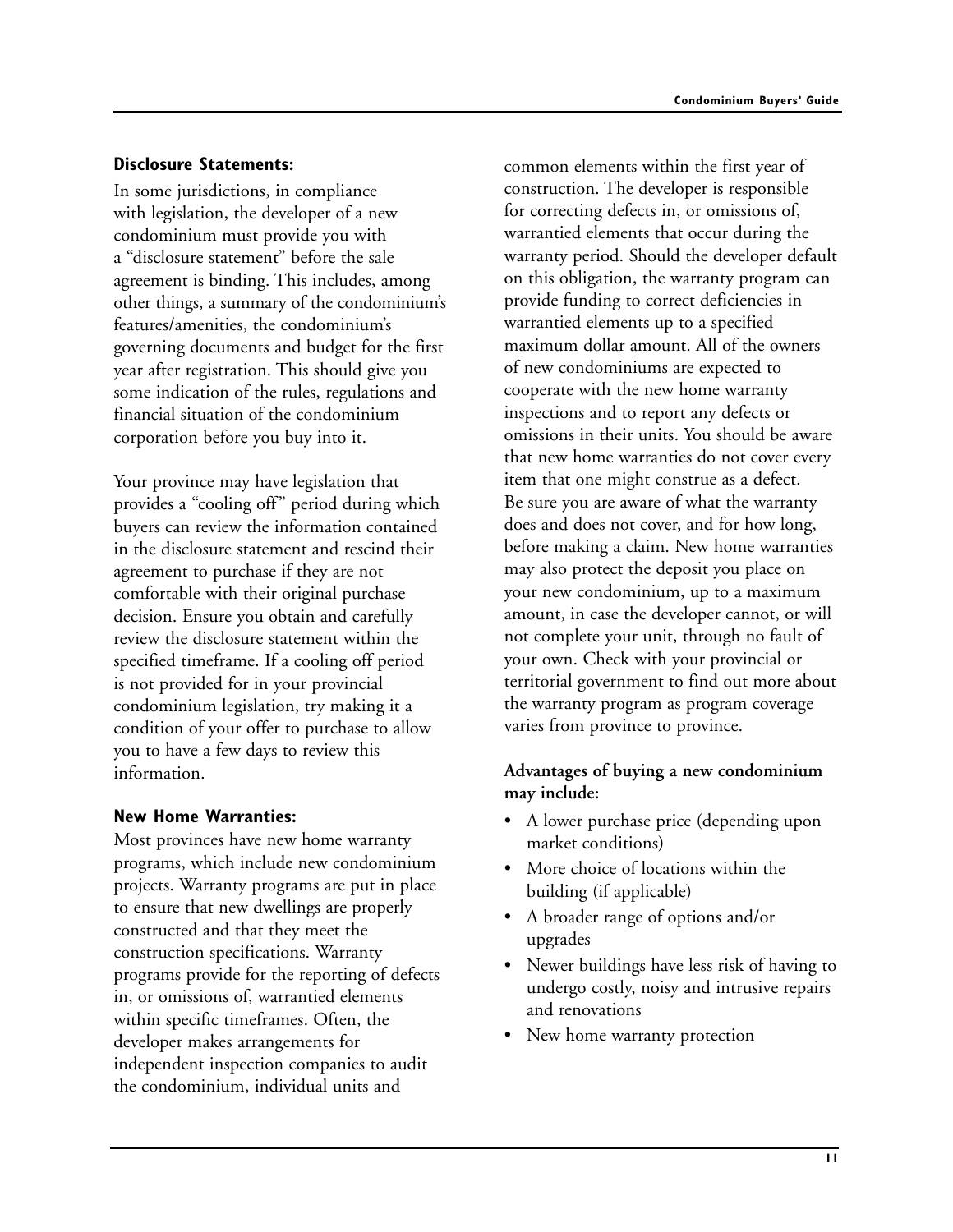## **Disadvantages of buying a new condominium may include:**

- Because construction may not have started, you cannot "see" what you are buying and must rely on artist sketches and floor plans (which may change). Be sure to have the unit's boundaries, location, finishes, materials, chattels, etc. clearly specified in the purchase agreement.
- Your initial deposit will be tied up for the duration of construction.
- Financial institutions may not give you a mortgage on an unregistered condominium.
- Construction of your unit may not be completed by the expected date.
- You may move into your unit while construction continues in others—this can be noisy and disruptive.

## **Conversion Condominiums**

Buying a conversion condominium in the early stages of development is similar to buying a new condominium. The biggest difference is that the exterior of the building (or building envelope) already exists. The majority of the construction project usually consists of modifications to some of the common property components and the creation of individual unit spaces. The transfer of the title of ownership may not take place until after occupancy.

You should check with your provincial government to find out if the warranty program in your province covers condominium conversion projects.

## **Advantages of buying a conversion may include:**

- Many of the same advantages of buying a new condominium apply to conversions, (e.g. choice of unit, opportunities for upgrades, etc.).
- Some conversions offer unique designs, (e.g. lofts).
- Converted units are often, but not always, somewhat less expensive than a comparable sized new unit.
- Conversions may be located in established and desirable parts of cities that are well served by entertainment, educational, transit and other amenities.

## **Disadvantages of buying a conversion may include:**

- As new home warranty programs may not apply to conversion condominiums (check with your provincial program), there may not be construction warranties other than that offered by the developer.
- The building structure and perhaps some of its internal components will already be old, which may mean major (hence costly) repairs may be needed sooner rather than later. This could be problematic if the condominium corporation has not had sufficient time to build an adequate reserve fund. This may have an impact on condominium fees and extraordinary charges to the unit owners.
- Occupancy dates can be changed due to construction delays.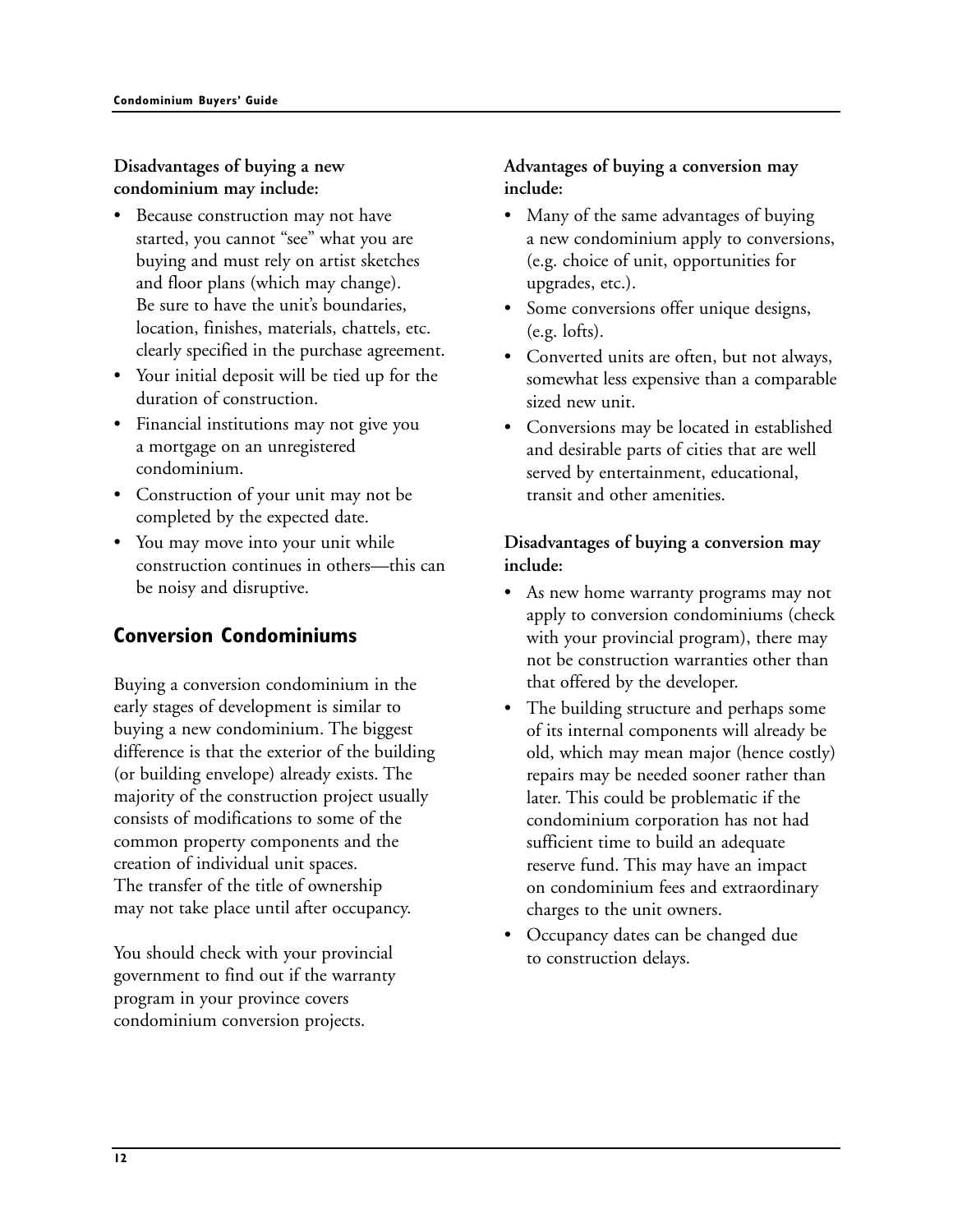## **Existing/Re-Sale Condominiums**

One of the advantages of purchasing an existing condominium is that you get to see the unit, building and grounds before you make your purchase. You also have the opportunity to meet other unit owners, speak with the Board of Directors and ask questions to the property manager. Consider the age of the building and what repairs have been made and when. Ensure that the condominium is well maintained and managed. All of this will provide you with valuable information as to whether or not the condominium is right for you.

## **Estoppel/Status Certificates:**

When making an offer on a re-sale unit, ensure it is conditional upon obtaining, and having the time to review, the corporation documents available to the purchaser under provincial legislation, including an estoppel or status certificate. There may be a fee for this certificate, but it will give you the opportunity to review information including the condominium's governing documents, financial statements and insurance coverage. It is important to thoroughly review these documents, as once you sign the offer to purchase you are contractually bound and cannot change your mind if, for example, you later find out the condominium does not allow pets or requires major repairs. In Alberta, there are services available to help you with the review of condominium document packages. In other provinces you should ask your lawyer or notary to help you review them.

Provincial new home warranty programs do not protect deposits made when buying a re-sale condominium and won't provide protection for construction defects once the applicable warranty periods have expired. Therefore, it is important to have the purchase of the unit contingent upon the satisfactory inspection of the unit and building by a qualified home inspector, professional engineer or architect.

## **Advantages of buying a re-sale condominium may include:**

- You get what you see.
- There are no lengthy waiting periods before you can move in unless provided for in the condition of sale.
- Deposits are often much lower for re-sale purchases and there is no GST.
- You can check out the condominium "community" in advance to see if the corporation is well run and the people who live in it are compatible with your needs and lifestyle.
- Older condominiums can have larger unit sizes.

## **Disadvantages of buying a re-sale condominium may include:**

- Fewer options with regard to choice of unit (within the building), decorating, or upgrades.
- Older re-sale condominiums may require more maintenance and repair than new ones.
- The amenities that you may find desirable (e.g. a workout room or whirlpool, high speed Internet connection, security features) may not be available.
- Older resale units may not be as energy efficient due to different construction standards in newer buildings.
- Major repairs may be coming due that will require extra charges to the unit owners if the reserve fund is underfunded.
- You will only receive the portion of the new home warranty that has not yet expired.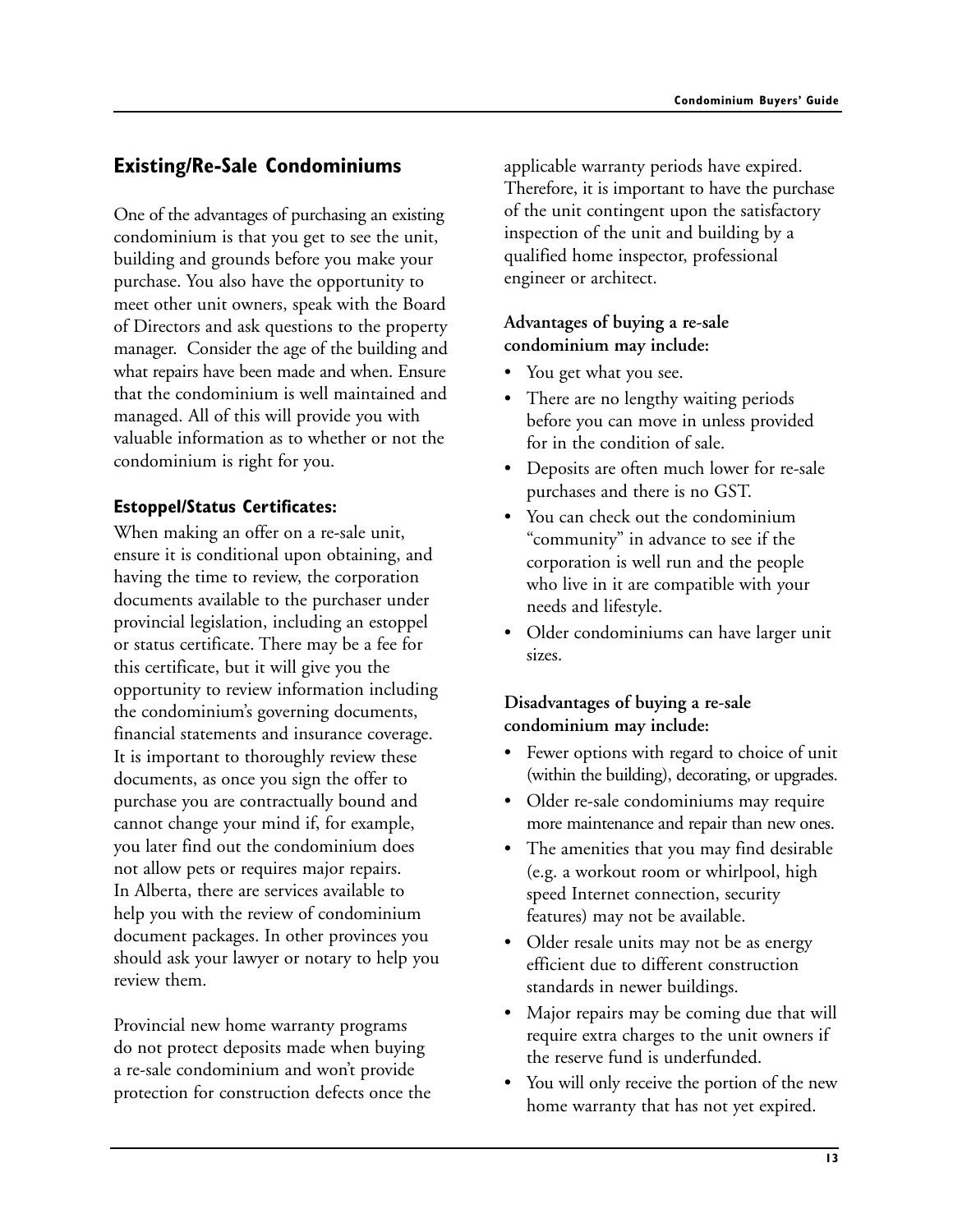## **Affordability—How Much Will it Cost?**

It is important to know how much money you should have set aside to purchase—and live in—the condominium you are considering. Additionally, when you are shopping around and comparing different condominiums, it is important to be aware of the costs (purchase price and monthly fees) that would be incurred for each unit your are considering so that comparisons can be made. This section of the Guide will outline common condominium expenses to help you with your budget preparation.

## **Purchase Price:**

For new construction, the purchase price may include:

- Unit sale price
- Upgrades (negotiable)
- Development charges
- PST on chattels (e.g. appliances) being purchased with the unit
- GST on the sale price
- Utility hook-up fees
- Landscaping fees
- In some provinces, two months' common expenses to build the reserve fund
- Occupancy fees (from occupancy closing to title closing) which may include:
	- Estimated common expenses based on the disclosure statement budget
	- Estimated realty taxes on the unit
	- Interest on the balance is due on closing
- Warranty program enrolment fees

Any costs over and above the basic unit purchase price should be clearly outlined in the agreement of purchase and sale.

You should budget for these charges when you are considering buying.

At final closing you will be required to pay the following costs:

- Remainder of purchase price
- Legal fees and disbursements
- PST and GST on extras or upgrades to unit finishes, equipment and systems if not included in purchase price
- Provincial land transfer tax

Many of these additional costs do not apply to re-sale units, since they were already paid and/or factored into the purchase price.

## **Recurring Costs:**

There are more expenses involved in owning a condominium than just the purchase price. You need to include the following in your budget:

- Monthly condominium fees or common expenses
- Property taxes
- Unit and contents insurance
- Mortgage payments
- Amenity fees, such as storage, pool, extra parking, etc. if not included in the common expenses
- Utilities (if not included in common expenses)
- Telephone, cable and Internet access (if not included in common expenses)
- A contingency for emergency repairs
- Maintenance costs associated with the upkeep of your unit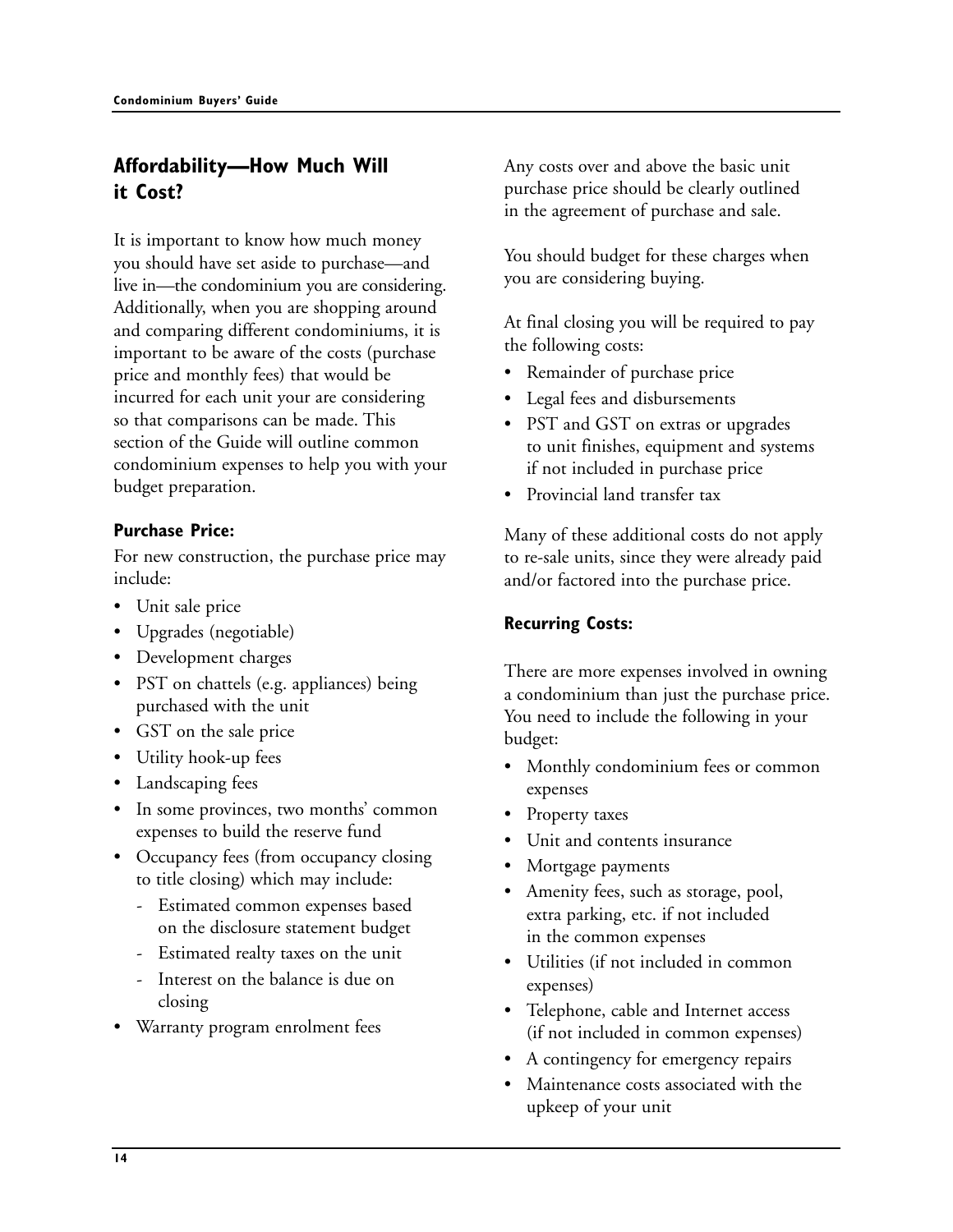#### **Know What You Can Afford**

*If you are presently renting and are looking at purchasing for the first time, here are some important points to consider when assessing what is affordable for you. Canada Mortgage and Housing Corporation can help you to determine what you can afford with an on-line calculator available free of charge at www.cmhc.ca*

#### *Downpayment*

*The more you can afford to put down as a deposit, the less interest you pay over the course of your mortgage.*

#### *Mortgage*

*Consider the type of mortgage, rate of interest and term. Consult with your financial advisor or bank loans officer to decide what works for you. Be sure to factor in the costs of mortgage insurance if applicable (required if the deposit is less than 25 per cent of the unit's purchase price). Life insurance may also be desirable but ensure that the costs are also factored into your monthly budget.*

#### *Fees*

*As a condominium owner, you will pay a monthly fee toward your share of the operation and maintenance of the common property elements. You'll need to know exactly what is and isn't included in the fees for any condominium you consider, and how much you can expect to pay.*

#### *Property Tax*

*When you rent a place to live, the property tax is usually a part of your rent. When you own a condominium, you are responsible for paying your own property taxes. For a new condominium, the municipality where your condominium is located should be able to tell you how much you can expect to pay. For existing condominiums, this information can be provided by the real estate agent or the vendor.*

#### *Utilities*

*These may or may not be included in your monthly condominium fee. You will want to know what you might expect to pay for utilities such as natural gas, water and electricity.*

## **Condominium Contributions— What's Included in My Fees?**

Unit owners pay a monthly condominium fee to cover their portion of the operating expenses of the common property elements. A portion of this fee is allocated to the reserve fund that is created to ensure that there are sufficient funds available for major repairs and replacements over the life of the building. Calculation of condominium fees varies by province but is usually specified in the governing documents of the condominium corporation. Condominium fees are usually calculated from the annual operating cost of the entire condominium and divided by the percentage of your contribution to the common expenses (your unit factor) as outlined in the condominium governing documents and/or local legislation. These fees may include:

- Day-to-day care and upkeep of the common property elements (e.g. snow removal, landscaping, cleaning of common elements including carpets and exterior windows, heating/cooling system maintenance)
- Contributions to the reserve fund, which is used to pay for major repairs to, and replacement of, common building systems to ensure the condominium is kept in good repair over the life of the building
- Property management fees
- Building repair and maintenance
- Salaries of condominium employees (e.g. superintendent, security guards, concierge)
- Amenities (e.g. use of pool, recreational facilities, party room)
- Utilities
- The corporation's insurance policies
- Cable and/or Internet access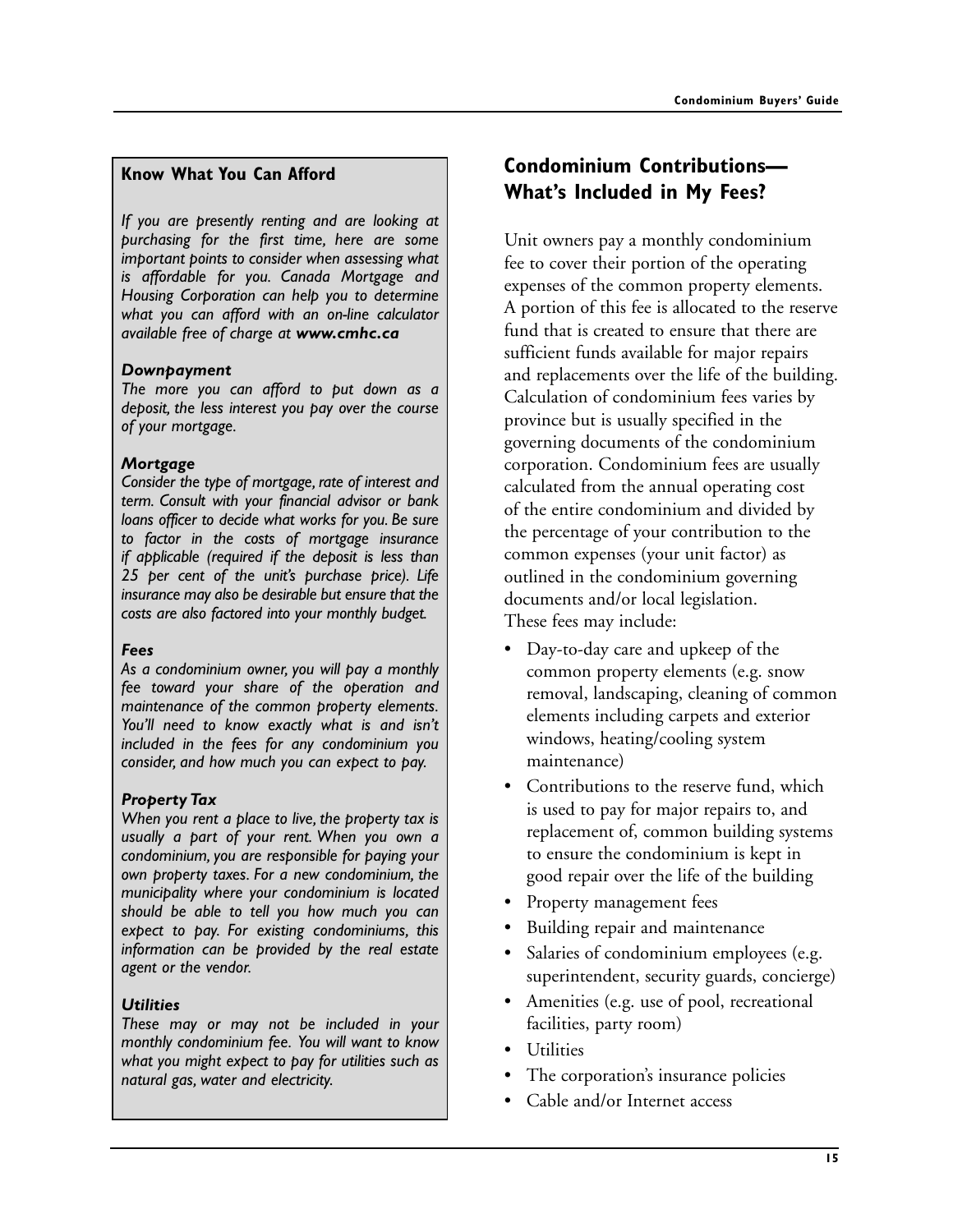What is, and is not, included in a condominium's monthly fees should be clearly outlined in the operating budget. You should be able to find out more about the condominium fees from the vendor, property manager, the Board of Directors or the developer prior to purchasing a unit. They should be stated in the disclosure statement (for new condominiums) or in the estoppel or status certificate (for resale condominiums). These fees may have to be adjusted from time to time to reflect the changing costs of goods and services and the state of the reserve fund. Each adjustment is reflected in the next year's budget.

If the Board overestimates the common expenses, the surplus is wholly applied either to future common expenses or is paid into the reserve fund. Refunds are not given to unit owners. If a unit owner sells a unit before the end of the condominium corporation's fiscal year, the owner cannot obtain a refund for common expenses but may add it to the unit's purchase price.

Condominium fees are neither optional nor negotiable. For example, unit owners are required to pay a share toward the care and upkeep of amenities such as swimming pools, regardless of whether or not they plan to actually use the pool. Unit owners cannot withhold payment of their condominium fees if they are displeased with the Board of Directors, the property manager or other unit owners. In some provinces, the condominium corporation can register a lien on your unit if you do not pay your share of the common expenses. This means the corporation may have the right to sell the unit to recover the money it is owed.

## **Extraordinary Expenses**

If the Condominium has a short-fall in the operating budget or reserve fund, or unforeseen events occur (for example, a rise in heating costs or a need for a major repair or renovation, the higher cost will necessitate an increase in your contribution.

When this happens, each owner could be given a special assessment charge. The amount owed by each owner is calculated by the percentage of ownership, or unit factor as previously discussed. The amount owed by the owner may be either added as a lump sum to one month of an owner's regular monthly condominium fees, or, it could be spread over a period of time by increasing a number of monthly condominium fees. Special assessments are uncommon but in some cases, such as where funds are needed for major repairs, they can be substantial. This is why it is important to review the financial statements, reserve fund level, building condition surveys, inspection reports, maintenance history and the estoppel or status certificate for the corporation before you commit to buying. The following section will provide you with more information in this regard.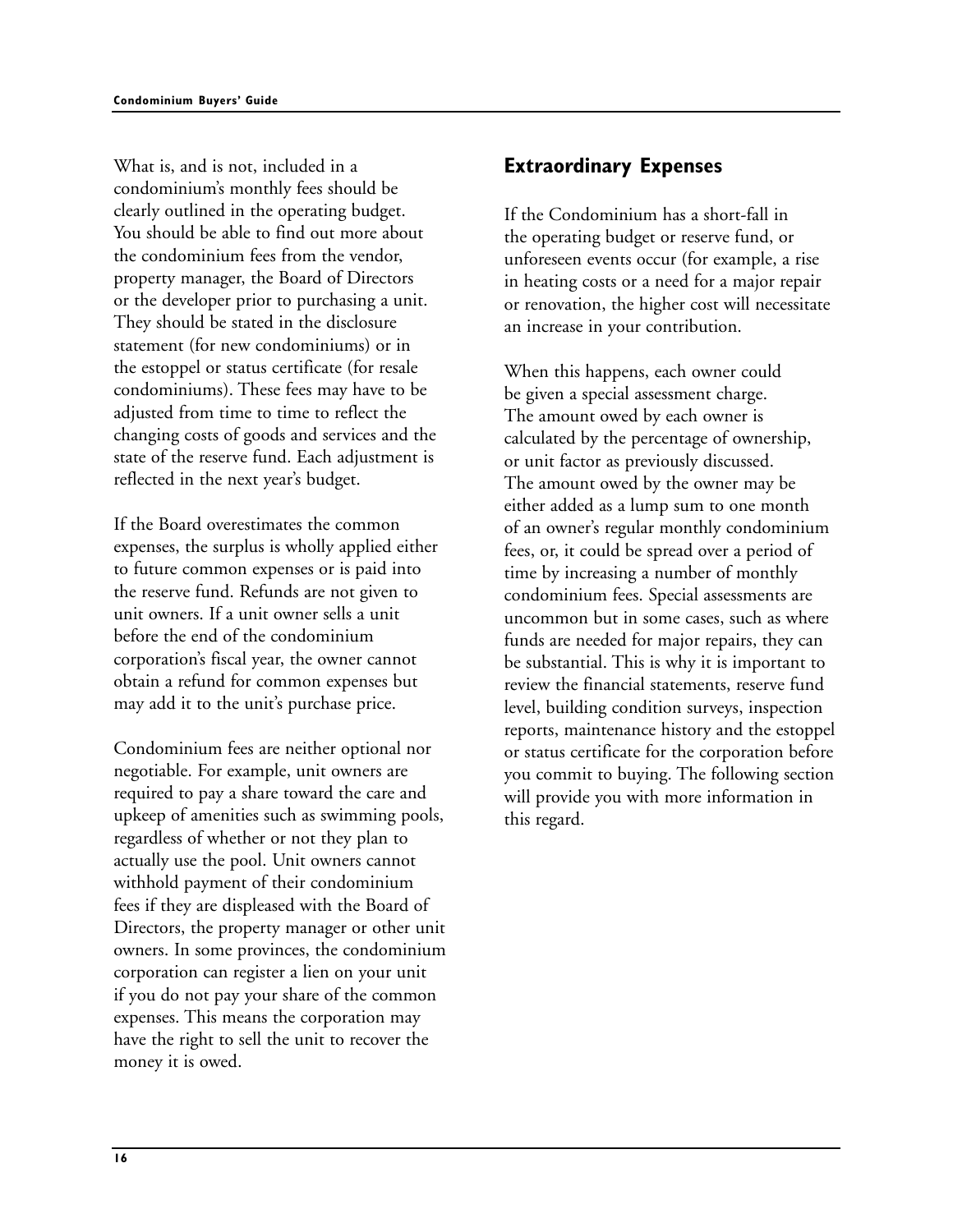## **Questions to Ask in Choosing a Condominium**

- What is the current state of construction, and how quickly can it be expected to progress?
- Does the occupancy date meet my requirements?
- Can the occupancy date be changed and under what conditions?
- Is the building type (i.e. high-rise, townhouse, freehold/bare land, loft) the one I really want?
- Will a provincial new home warranty program cover the unit?
- What is the purchase cost of the unit, and what is included in that cost?
- What other costs will I have to cover when I take ownership, and how much should I expect to pay for each?
- What are the current monthly condominium fees, and what do they include?
- What mortgage interest rates are available?
- What kind of mortgage is right for me?
- Will I be able to meet all of my financial obligations if I buy this condominium?
- Will I need mortgage insurance and if so, what does it cost?

More questions that should be considered can be found in Appendix C of this Guide.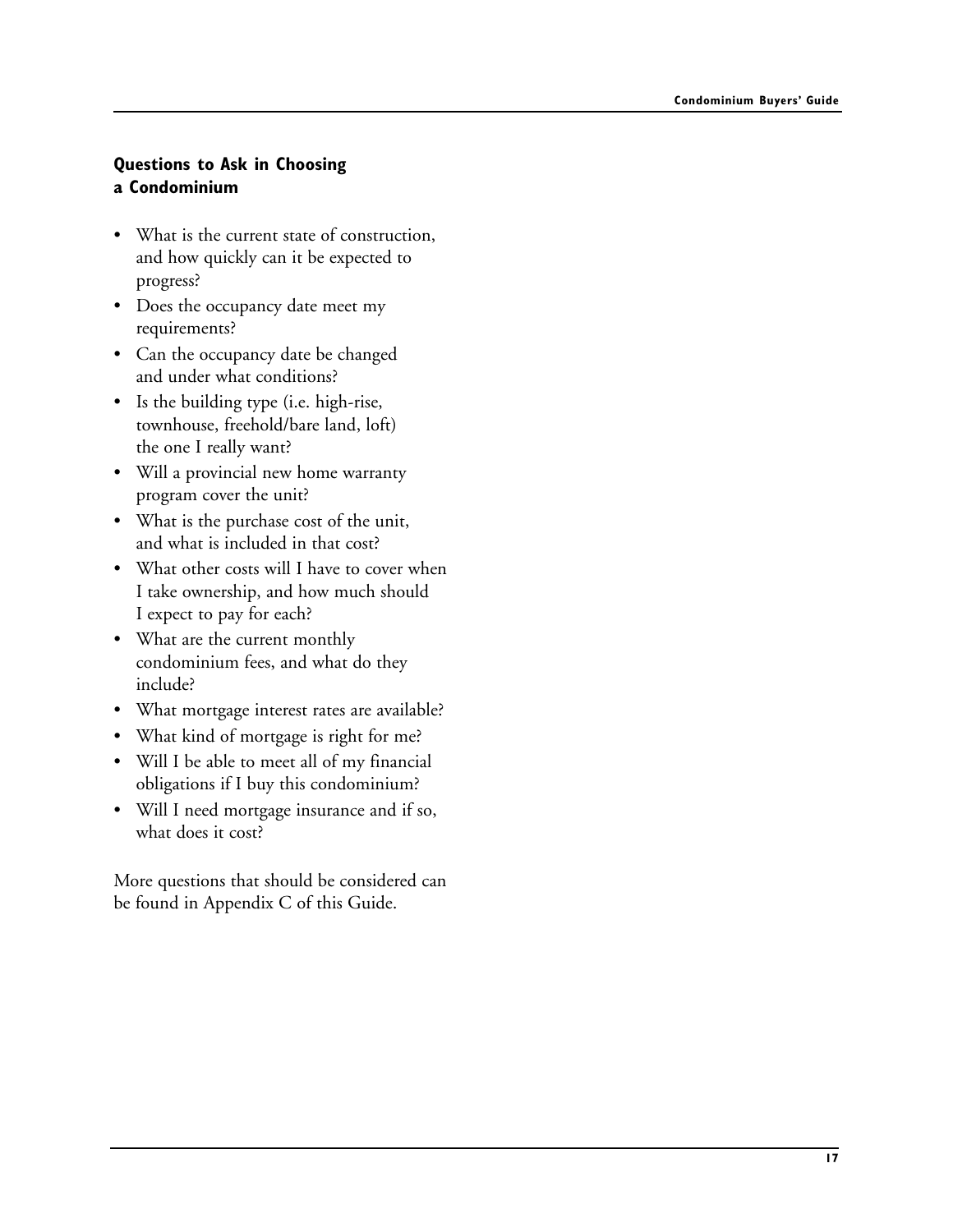## **Who Should I Consult About Buying a Condominium?**

There are a number of professionals who can help you find the right condominium. Real estate agents, lawyers and notaries, developers and financial advisors all play an important role.

Because buying a condominium is different from buying a traditional house, it's a good idea to enlist the help of professionals who specialize in condominiums.

## **Real Estate Agents**

A good real estate agent specializing in existing condominiums can help you save time and energy.

You can choose to deal with the vendor's real estate representative (for existing condominiums), but you should really enlist one who will act only on your behalf. If you deal with the vendor's agent, there should be no charge to you, as the agent will be paid a commission by the vendor. An agent acting exclusively for you should not charge a fee for his/her services, as he/she normally shares in the vendor's agent's commission. Make sure you are clear on who is paying the real estate agent's commission, and what your obligations are once you've signed an agreement.

When you meet with your agent, be specific about what features you're looking for, location, and your budget. This will allow your agent to pre-screen condominiums on the market that are within your price range, in the neighbourhoods you want to live in, with the features and amenities you want.

A real estate agent can also assist you in making an offer to purchase once you've found the unit that's right for you. Remember for a re-sale unit purchase, make the offer conditional upon getting all corporation documents available to the purchaser under provincial legislation, including an estoppel or status certificate where available, or the financial statements and governing documents for the condominium. Making any sale conditional upon a satisfactory review of the condominium's financial condition and inspection by a qualified professional is also highly advisable.

## **Lawyers and Notaries**

Hiring a real estate lawyer (or notary in Quebec) who is knowledgeable about condominiums is the best way to ensure that your legal interests are protected. Your lawyer will help you by explaining all the documentation for the condominium including the declaration, by-laws, rules and disclosure statements and will review your offer to purchase and the purchase and sale agreement. Your lawyer should be able to determine whether or not there are any pending legal actions against the condominium that may have financial implications to the unit owners.

If your offer to purchase is accepted, your lawyer will be responsible for many of the closing arrangements.

## **Architects, Engineers, Home Inspector Agencies and Document Review Services**

Having your potential new home inspected by a professional is a wise idea. All too often,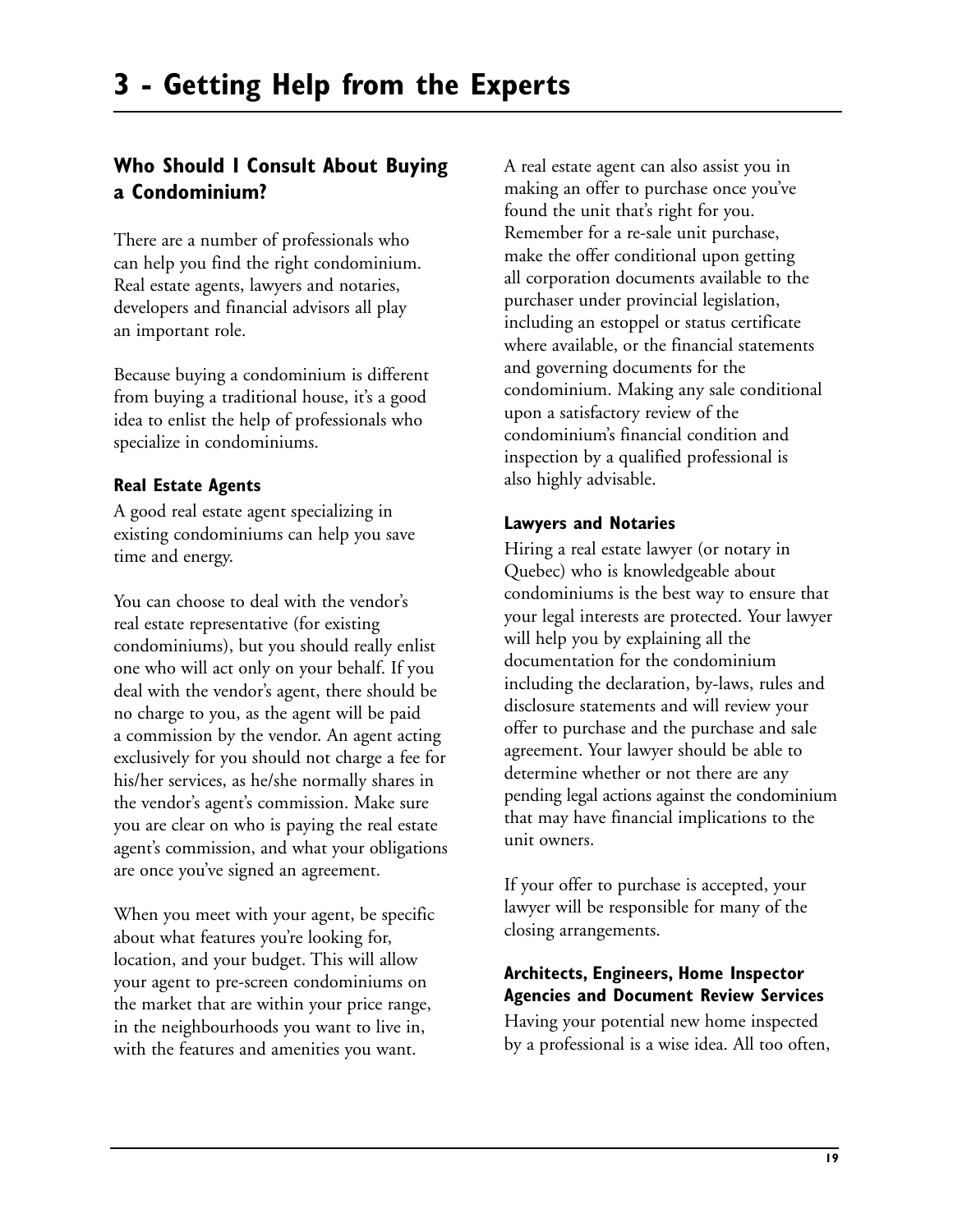people make purchase decisions too quickly due to the desirability of the condominium or in anticipation of competing offers. This can leave buyers in a situation where they could face substantial costs after they take ownership of the unit due to constructionrelated defects that may have been detected by a pre-purchase inspection. For an objective review of the condition of your unit and building, it is recommended that you find a qualified inspector in the yellow pages or on Web sites such as that supported by the Canadian Association of Home Inspectors at **www.cahi.ca**. Additional information on inspections is discussed in following sections of the Guide.

Condominium document review specialists (only available in Alberta to date) can be retained to assess the status of the condominium corporation through the review of the condominium's governing documents, financial statements, etc. The agreement to purchase offer can be made conditional upon the satisfactory review of condominium documents by persons offering this service.

## **Financial Advisors**

Ensure you can afford your mortgage and the monthly expenses you will face as a result of your purchase. Your bank manager or financial advisor can help you customize your mortgage to suit your financial goals and needs. CMHC's on-line *Homebuying Step by Step Guide* can also help you to determine what you can afford. You can find the guide on CMHC's Web site at **www.cmhc.ca.**

There are many different types of mortgages, including conventional, high-ratio and second mortgages. Take the time to discuss

## **Consider Your Mortgage Options**

*Mortgage payments are made up of the principal sum (the amount you borrow) and interest (the amount you pay to borrow the principal).The best plan is to minimize the amount of interest you pay. Some options include:*

- *A larger downpayment—a smaller mortgage means less interest*
- *A shorter amortization period—the faster you pay off the loan, the less interest you pay*
- *A weekly or bi-weekly payment schedule instead of monthly payments*
- *Optional Lump sum payments—on top of regular payments to pay down the principal portion of the loan*

#### *Features of a mortgage that you may wish to consider, include:*

- *Prepayment—ensure you can pay down your mortgage with a lump sum without penalty*
- *Portability-allows you to transfer the terms and conditions of your mortgage to your next home*
- *Assumability-allows you to take over the existing mortgage on the property, as it may have a lower interest rate than the current market; an assumable mortgage may also be a selling feature for when you decide to move*
- *Expandability-allows you to expand upon the first mortgage at the lender's agreed-upon rate of interest*
- *Flexibility-This allows you to skip one or more mortgage payments a year-this may relieve some financial pressure during a tight period, but skipping a payment will add a month to your mortgage*

*Federal legislation restricts banks from providing mortgages of more than 75 per cent of the purchase price of a home without mortgage insurance. CMHC mortgage insurance enables Canadians to purchase a home with as little as a 5 per cent down payment. If the home buyer does not fulfill the terms of the mortgage contract and defaults on mortgage payments, CMHC mortgage insurance protects the mortgage lender (typically*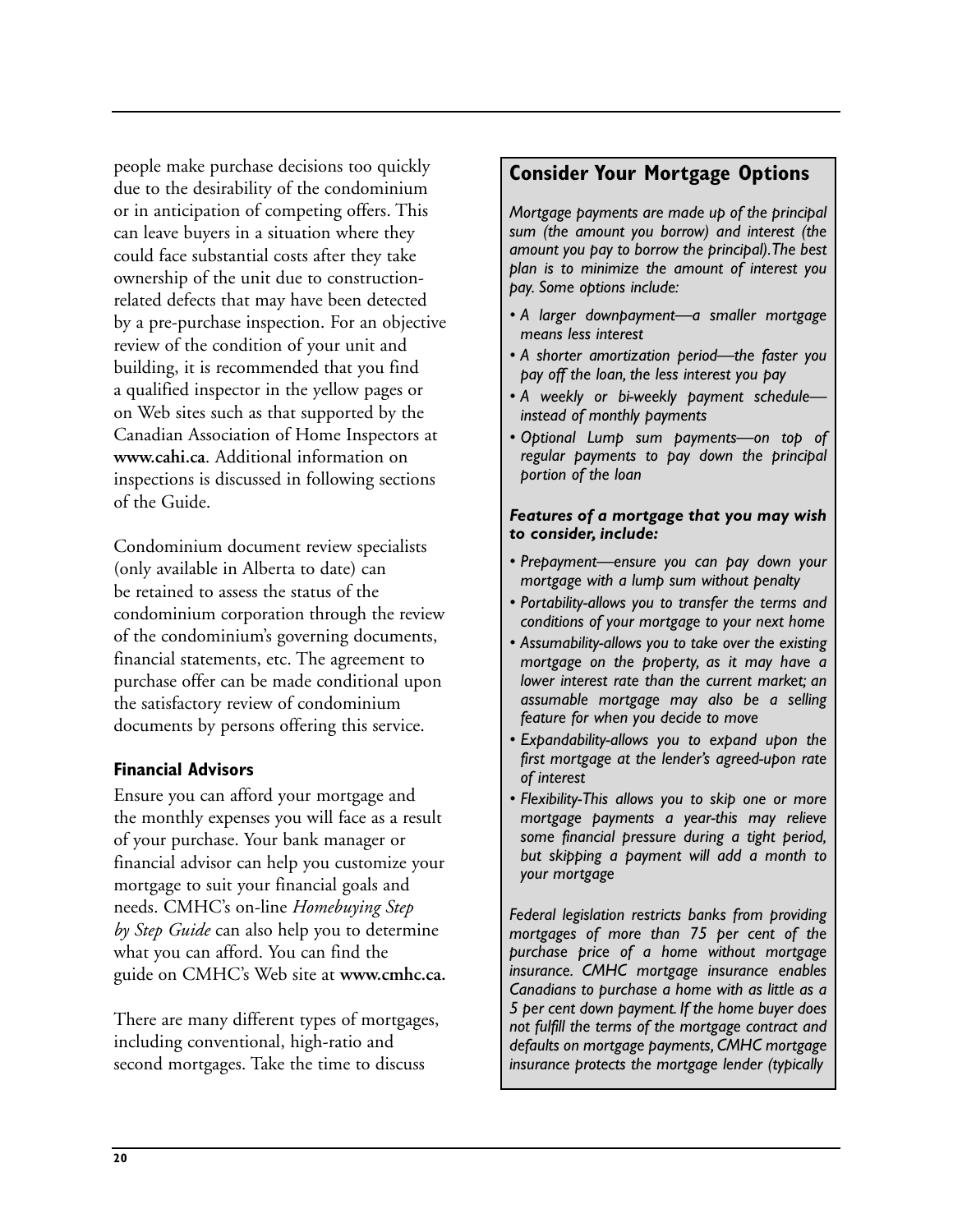*your Bank) from losses on the mortgage. This arrangement assures the lender that mortgage funds are not at risk and the home buyer is in a position to purchase a home sooner. The minimum 5 per cent down payment must come from the home buyer's own resources and the lender must verify that the home buyer can cover the closing costs of at least 1.5 per cent of the purchase price. CMHC mortgage insurance does not provide insurance for other aspects of the home purchase such as property and casualty insurance, housing quality or life insurance.*

*Application for mortgage financing for the purchase of a condominium should be made directly through your lending institution which, in turn, will forward the application for mortgage insurance to CMHC on your behalf. The assessment of a borrower is considered to be the most demanding task in the review of home ownership loans. CMHC provides guidelines to lenders for assessing borrowers. Based on your personal circumstances, your financial institution can provide you with the information relating to the maximum mortgage for which you would qualify.*

*You can get more information from the free Home buying Step by Step Guide published by CMHC by visiting the Canada Mortgage and Housing Corporation website at www.cmhc.ca or by calling 1 800 668-2642*

your current financial position and future goals with your financial advisor and be sure that you are comfortable with your purchase.

## **How do I Know if a Condominium is in Good Financial Condition?**

The financial well being of the condominium corporation is an important consideration. Buying into a condominium corporation that is insufficiently funded to operate and maintain common elements is a risky proposition. Low condominium fees may make one condominium more appealing than others, but it may be a

sign that the condominium corporation is illprepared to fund major repairs and renewal projects. As a result, the condition of the condominium property can deteriorate or you may be faced with substantial charges from the condominium to cover repair costs as they occur. Fortunately there are ways to determine the financial status of the condominium based on the documentation that the condominium corporation is obliged to keep, such as the annual operating budgets and end-of-year financial statements. For resale condominiums, check the estoppel or status certificate. For new condominiums review the disclosure statement. An important part of the operating budget is the reserve or contingency fund.

## **The Condominium Reserve fund**

The purpose of a reserve fund is to provide financing for major repairs and renewal projects over the life of the condominium building. The fund essentially ensures that the condominium common elements will be maintained in good shape for the life of the project. The amount required to be in the reserve fund depends upon the condition and life expectancy of all of the common elements in the building and the estimated cost to replace them over the life of the project. The amount each unit owner is required to contribute to the reserve fund, usually via monthly condominium fees, is determined by estimating what would have to be set aside on a monthly basis to cover the long-term costs.

Reserve fund studies are updated from time to time, depending on provincial regulations or at the discretion of the condominium corporation. The studies are conducted by professionals capable of assessing the condition of the common elements of the building, estimating remaining life spans and the related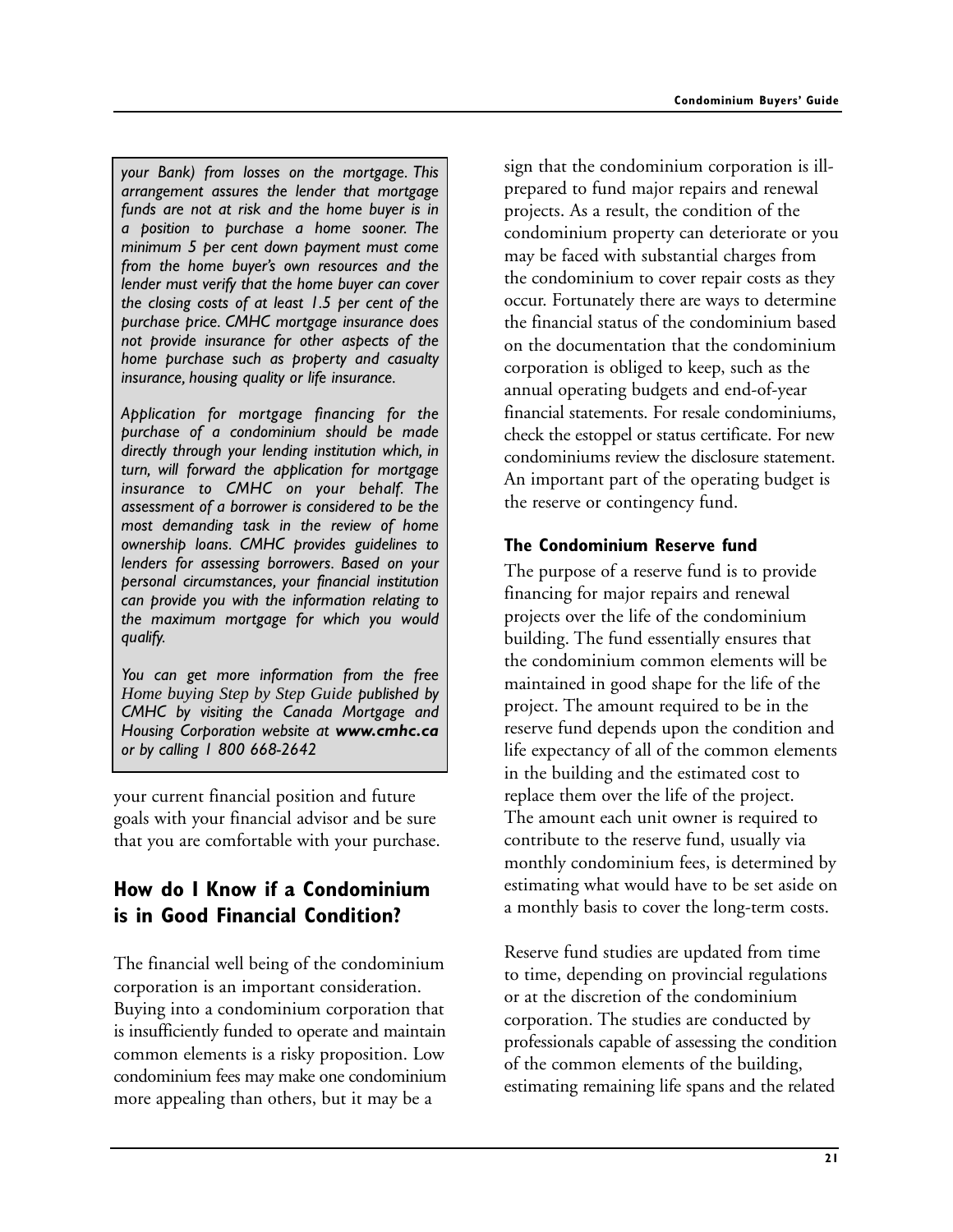repair and/ or replacement costs. Based on their observations, the reserve fund study professionals estimate the monthly or annual contributions necessary to fund the long-term renewal of the common elements. After receiving the reserve fund study, the Board of Directors can propose a plan for the sustainability of the fund, including monthly contributions from owners as part of the condominium fees. In some provinces this is mandatory, while in others it is optional.

You do not want to move in your new home only to discover that the reserve fund is under funded and major repairs are required. This could mean a significant increase in condominium fees or the levying of charges, commonly known as special assessments, to the unit owners by the condominium corporation to pay for the needed repairs. Special assessment charges can be high depending on the type of work required. Ensure you obtain and review either the disclosure statement or the estoppel or status certificate to determine the current state of the reserve fund.

## **How do I Know if a Condominium is in Good Physical Condition?**

Very often, new condominiums are protected by new home warranty programs that ensure the common property and individual units are in good condition. In such cases, an inspection will be conducted to ensure that the condominium is properly constructed and finished. Any defects in or omissions of warrantied elements will be listed and the developer may be obliged to correct them if they are material. Long-term warranties on major components such as structural elements can run for as long as 5-7 years after a building is completed. At this point, a performance or

technical audit may be conducted to identify deficiencies before the warranty expires.

For existing condominiums, the condition of the unit and building you are considering buying can be determined by a review of technical audits (essentially a building-wide inspection) done in conjunction with reserve fund studies. These audits will provide you with an overview of the condition of the building and common elements, but not necessarily of any of the individual units. A technical audit may be available as a part of the reserve fund study in some provinces. Avoid any surprises and ask to see these reports before you make your decision.

You should also consider hiring a qualified home inspector, who specializes in the type of condominium you are thinking of buying, to inspect the unit and building. The inspector should have condominium experience and provide a detailed written report on the unit and visible common elements, whether any repairs are necessary and the estimated cost. If more than one set of repairs is necessary, the report should put them in order of priority—what needs to be fixed first, and what can wait.

It is always a good idea to examine the inspection contract very closely to determine what exclusions or disclaimers it contains. Ask for the credentials of the inspectors (e.g. membership in the Canadian Association of Home and Property Inspectors) or (is the inspection firm licensed provincially) and ask for proof of errors and omissions insurance. If a costly repair is required that was missed in the report, the inspector might become financially responsible to compensate you for the repairs.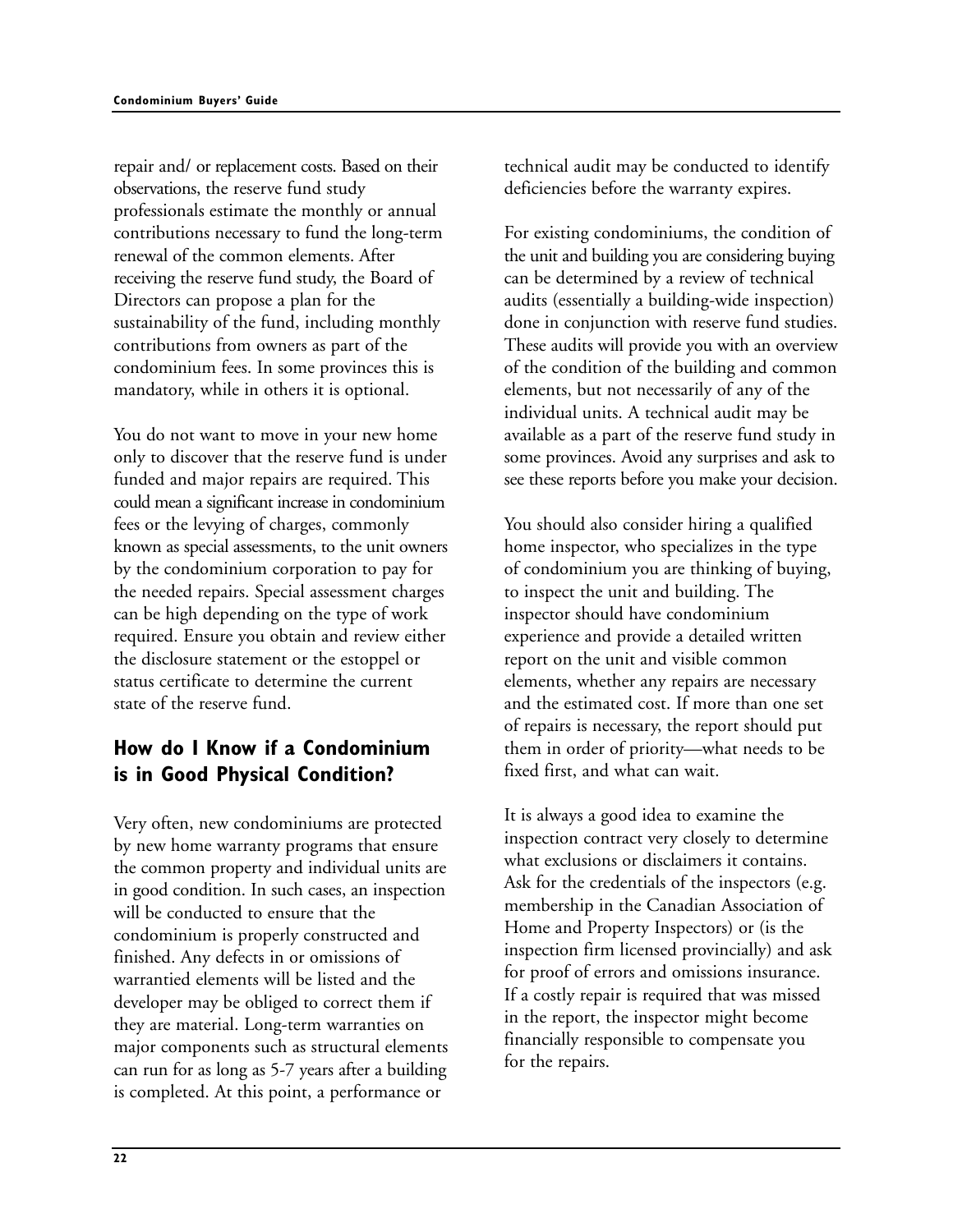If you suspect that there may be an indoor air quality problem in the unit you are purchasing, an indoor air quality (IAQ) investigation can be arranged. An initial IAQ inspection can provide a subjective evaluation of the air quality of the unit and identify the potential presence of mold, airborne particulates, volatile organic compounds, poor ventilation, and odours from other units and other sources of indoor air quality problems. For a list of people who have completed the Canada Mortgage and Housing Corporation's Residential IAQ Investigator Training Program and further guidance on hiring an inspector for a pre-purchase inspection, call 1 800 668-2642 or consult CMHC's Web site at **www.cmhc.ca**

## **Physical Checklist**

Use this checklist to evaluate the physical state of the condominium:

## **Common Elements - Interior**

- □ Lobby is clean and in good repair, exterior doors, locks and security system functional
- □ Recreational amenities (if any) are in good working order and clean
- □ Elevators are clean and functional
- ! Corridors are clean, well-lit, odour free, carpets in good repair, paint unmarked
- ! Stairwells are well-lit, doors and door handles are functional
- ! Common basement or locker facilities are well-lit, clean and dry
- ! No signs of water leaks or mold
- □ Underground parking structure does not show any evidence of leaks or concrete deterioration
- ! All areas meet your needs for ease of accessibility

#### **Common Elements - Exterior**

- □ Garbage in receptacles/dumpsters
- □ Snow and ice removed from walkways and parking areas
- □ Amenities are clean and in good repair including external recreational facilities and landscaping
- □ Exterior walls are not cracked, corroded or water stained
- □ Balcony railings are rigid, rust free and balcony slabs are not breaking up
- □ Roadways, sidewalks and parking areas are in good shape with no standing water
- □ Block heaters are functional
- □ Good pathway and parking lot lighting
- □ Walls: no water stains, corrosion, loose siding, white marks on brick
- □ Lawn, fences, playground structures and landscaping are in good condition

## **Unit**

- □ Favourable initial reaction to odours upon entering the unit
- $\Box$  Exterior door to unit is in good repair, with unmarked paint and functioning latch and locks
- □ Drywall not dented or broken
- □ Paint unmarked
- □ Flooring (including tile, hardwood and carpeting) clean and in good repair, with no stains, holes or burn marks
- □ Smoke detectors are present
- Interior doors in good repair, open and close easily and latches/knobs functional
- ! Windows open, shut and lock easily, glass is unscratched, no noticeable drafts, no mold, seals in place
- ! No visible water stain marks/damaged drywall around windows, near floors or ceilings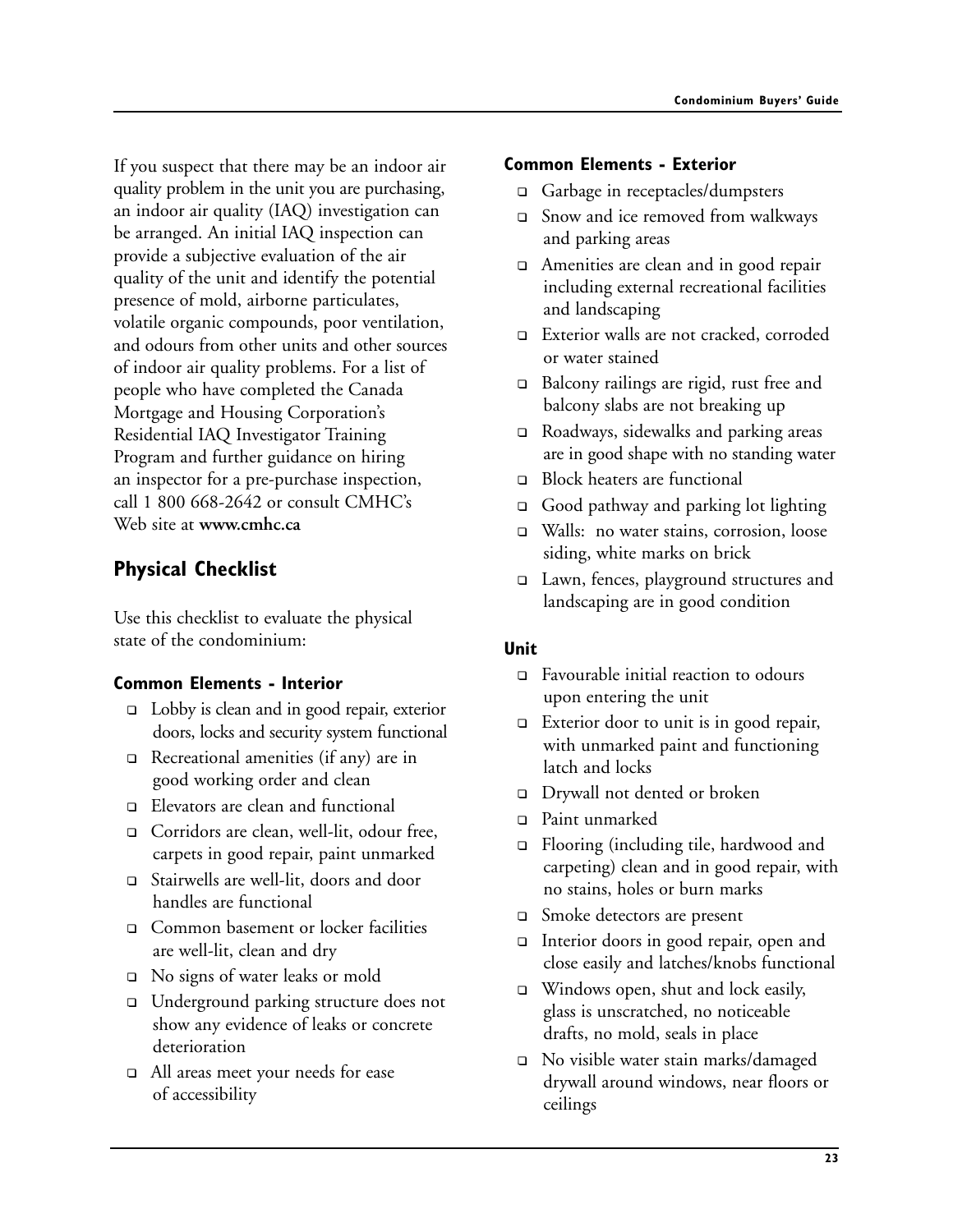- □ All light fixtures are operational
- □ Appliances (if included) are functional, clean and in good repair
- □ Plumbing does not drip
- ! Toilets flush and refill properly
- □ Bathtub and shower walls are clean and solid
- □ Electrical sockets function
- ! Kitchen cupboards in good repair with functional doors and no signs of pests (insects or mouse droppings)
- $\Box$  Basement is dry, there are no obvious odours and free from evidence of water damage (indicates previous flood)
- □ Basement sump-pump in the unit is functional (if applicable)
- □ Unit heating and air conditioning system working
- ! Exhaust fans in kitchen and bathroom are operational

## **A Note on Mold:**

*Molds are microscopic fungi that we encounter everywhere, everyday. Foods spoil because of mold, leaves decay and wood rots.The fuzzy black growth on windowsills is mold. Musty smells in damp locations is caused by mold. Mold grows where the temperature, moisture conditions are right and where it has a source of nutrients. If we keep things dry, molds do not grow.*

*In houses and apartments, mold growth occurs due to the presence of high moisture levels caused by leakage of rain or snow from outside, plumbing leaks, poor basement drainage and cooking and bathing activities without adequate ventilation. Under such conditions, mold will grow on any surface that will nurture its growth such as wood, drywall, paper and carpets.*

*Mold is a concern as it damages construction and finishing materials in our homes. Materials become stained, discoloured and over time, ruined. Moldy paper and cardboard boxes disintegrate while wood rots and looses its structural integrity. Mold is also a health concern. Health experts indicate that exposure to certain types of molds over a sufficient period of time can cause illness and allergic reactions in susceptible individuals such as pregnant women, infants, the elderly and those with health problems.*

*Mold is a problem if it starts to actively grow inside a dwelling. Small isolated mold growth on windowsills is not a big problem as it can be easily cleaned and prevented. Once mold has covered an area greater that one square meter, it becomes a concern and experts in mold removal and prevention should be consulted.*

*Remember, the presence of mold is usually a sign that there is a moisture problem within the unit or building. Solutions range from simply increasing ventilation via operable windows or use of exhaust fans through to removal of contaminated materials, solving the moisture problem and restoring the affected areas. If you detect a significant amount of mold, you should seriously reconsider your interest in the unit, as the problem may not be easily or quickly resolved.*

*For more information on detecting and solving mold problems, consult CMHC's Web site at www.cmhc.ca or call 1 800 668 2642.*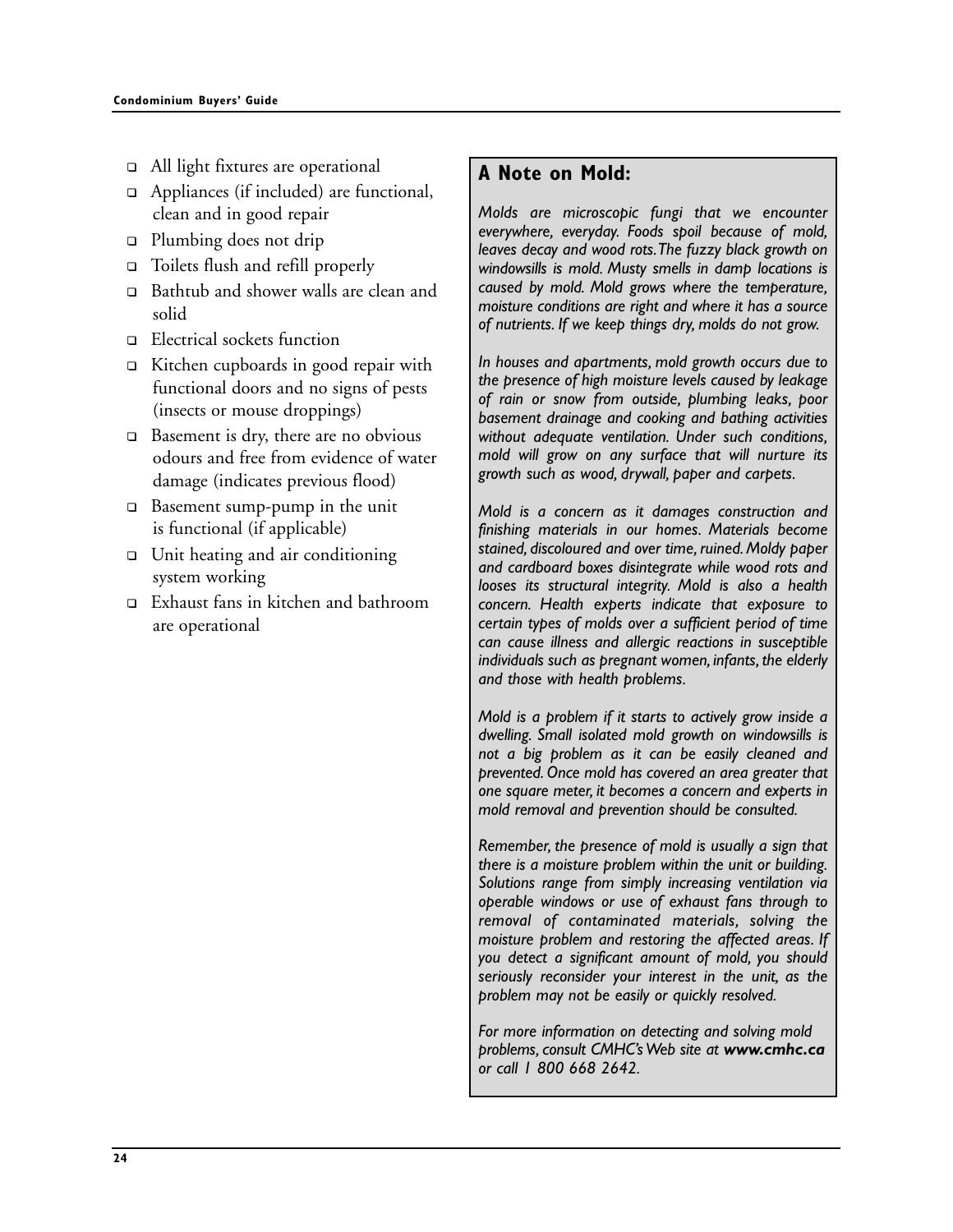## **What Information Does the Condominium Corporation Have that Could Help Me?**

Whether you're buying a new condominium from a developer, or looking at a re-sale property, the seller should provide you with information about the unit and the corporation. Essential documents you should have include:

- Governing documents constitution, declaration, condominium plan, by-laws
- Estoppel/status certificate for resale condominiums or disclosure statements for new condominiums
- Reserve fund study and/or performance/technical audit
- Operating budget, financial statements, annual general meeting minutes and reserve budget (for re-sale condominiums)

If you are having difficulty obtaining information on a condominium corporation or a particular unit, consult your lawyer or check your provincial regulations for your rights regarding access to information. You may also want to reconsider purchasing a unit in a building where such documents are difficult to access as it may be indicative of problems with the building or condominium management.

If you are looking at a re-sale condominium, you may be able to meet some of your prospective neighbours, speak with the Board of Directors or ask questions to the property manager. Speaking with people who already live in the condominium gives you the opportunity to ask them about the community, the operations and the management of the condominium corporation. They should be able to give you

## **A note on Quebec**

*In Quebec there is a declaration of co-ownership and a register containing the by-laws, financial statements etc. This register is accessible to co-owners only. Prospective buyers can consult the register only if they have a mandate (proxy) to that effect from the co-owner-vendor.There is no estoppel or status certificate or access to information as found in other provinces. The vendor may supply the prospectus-known as a "memorandum" in Quebec if the building was registered after January 1st 1994 and has 10 residential units or more. This information includes:*

- *The name of the architects, engineers, builders and developers (called promoteurs in French)*
- *A plan of the overall real estate development project*
- *A summary of the descriptive specifications*
- *Budget forecast*
- *Information on common elements*
- *Management of the immovable*
- *The right of emphyteusis or superficies affecting the immovable.*

a look at life in this particular condominium, information that should help you to decide if it's the right choice for you.

## **Questions to ask when choosing a condominium**

- □ Does your real estate agent specialize in condominiums and understand your needs?
- □ Is your lawyer or notary knowledgeable about condominiums?
- □ Can your lawyer or notary explain provincial condominium legislation and the condominium's governing documents in a way you can understand?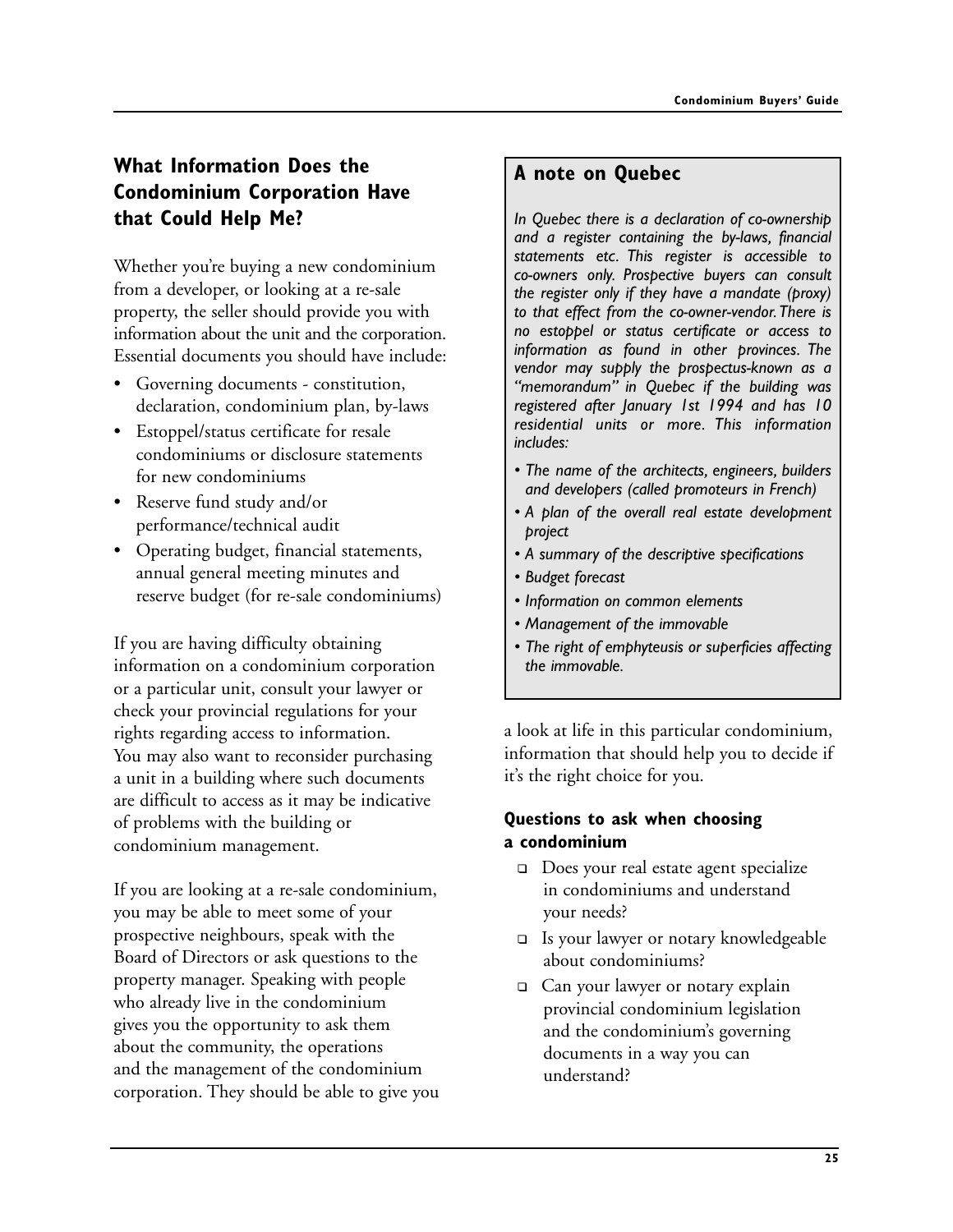- ! Is your inspector knowledgeable about condominiums?
- $\Box$  Has your inspector noted any problems that would be of major concern to you?
- ! Is your financial advisor or bank loan officer aware of your current financial position and future goals?
- $\Box$  Is your financial advisor or bank offering the type of mortgage you want and do your payments fit in with your budget?
- □ Are the condominium documents accessible and detailed?
- $\Box$  Is the reserve fund study accessible and up-to-date?
- $\Box$  Is the condominium in good financial condition?
- □ Does the Board of Directors have a plan in place for the sustainability of the reserve fund?
- □ Does the technical audit or physical inspection report of the condominium identify any problems with the building, and if so are the problems major or minor? What repairs are required, how much will they cost, and how will those costs affect unit owners?
- $\Box$  Is the seller willing to answer your questions and address your concerns?
- ! Do the current occupants seem happy with the building, unit and neighbours, as well as the property manager and Board of Directors?

More questions that should be considered can be found in Appendix C of this Guide.

## **And Finally . . .**

Condominiums have much to offer as a home ownership option. Each condominium is unique, as is each potential condominium buyer. When considering the purchase of a condominium, it is important to compare attributes such as features, physical and financial condition, lifestyle opportunities as well as the costs.

Being an informed consumer will help make your condominium purchase and ownership a pleasant experience. Furthermore, it will also ensure that you are fully aware of what owning a condominium involves and how to make a sound purchase decision.

Buying a condominium is an investmentboth emotionally and financially—and you should be comfortable with the answers you receive from vendors, real estate agents, lawyers, financial advisors, developers, directors, property managers, inspectors and current occupants before making your purchase decision.

In order to better prepare you for the purchase of a condominium, additional information is provided in the following sections including

- a glossary of terms
- a directory of government and nongovernmental sources for more information, and
- a condominium comparison checklist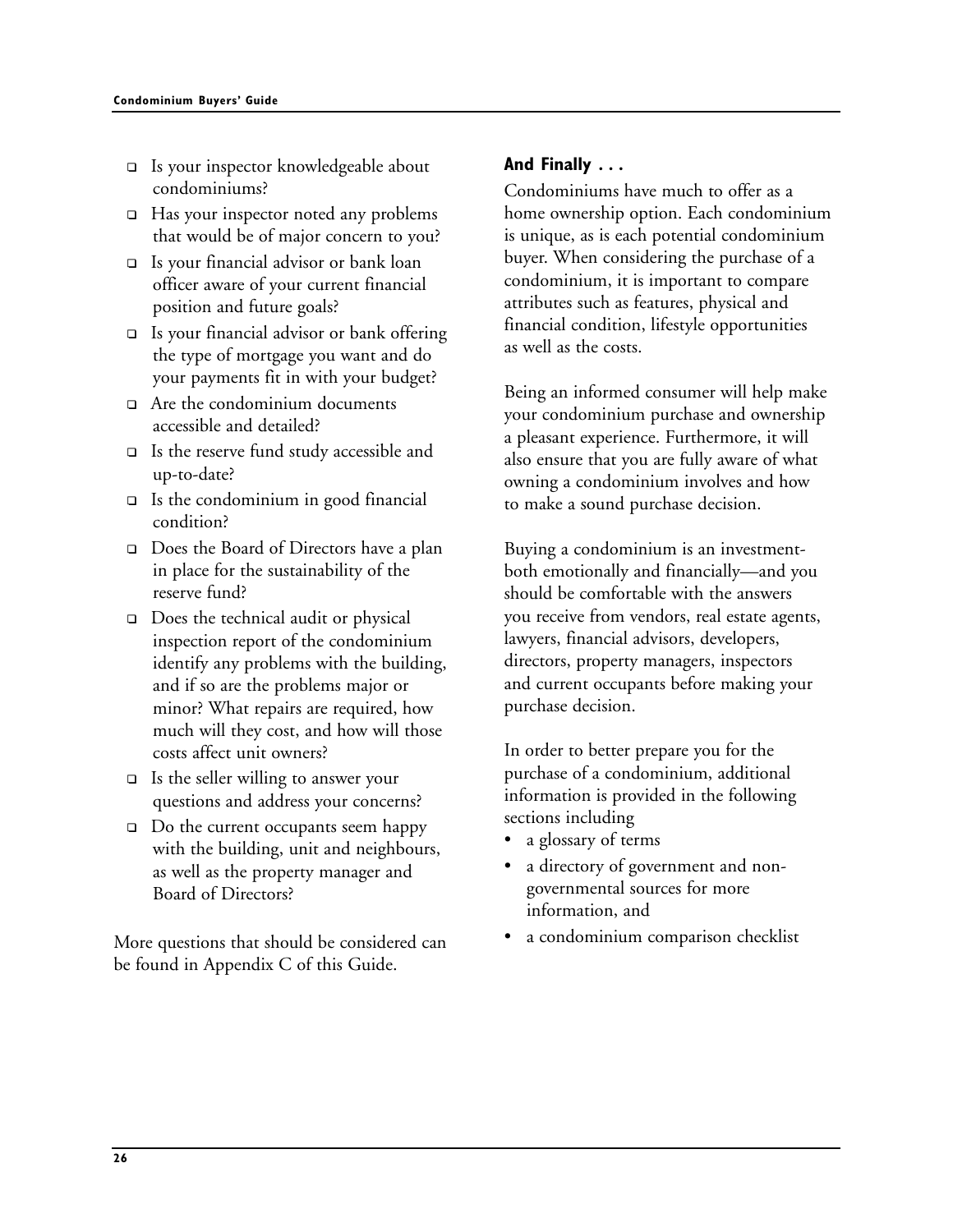## **Board of Directors**

Each condominium has a Board of Directors that is elected by, and generally made up of, the unit owners. The Board is responsible for administration and management of the condominium corporation, including policy and finances, as well as decisions about the maintenance and repair of the common property. Some decisions will directly affect your use of common property elements. Unit owners are usually entitled to one vote for each unit they own for each position on the Board of Directors.

## **Common Elements or Common Property**

Common elements or common property are the portions of the condominium that are not owned by a unit purchaser as part of his/her individual unit. They are shared and coowned by all the individual owners of the condominium corporation. They usually (but not always) include such things as corridors, elevators, recreational facilities, playgrounds, lobbies, the grounds, central heating and airconditioning systems and parking. What is and is not included, as part of the common property elements, must be listed in the condominium's governing documents. It is possible that some of the common elements may be reserved for the personal use of one or several owners. They are known as restricted or exclusive use common elements.

## **Disclosure Statement**

In some jurisdictions, the developer of a new condominium must provide you with a disclosure statement before the agreement of purchase and sale is binding. The statement

includes, among other things, a summary of features/amenities, proposed commencement and completion dates for construction, the condominium's governing documents and budget for the first year after registration.

## **Emphyteusis**

This term can refer both to a type of contract, an "emphyteutic lease" and to the right granted under an emphyteutic lease, "emphyteusis." Under an emphyteutic lease, a property is leased to a tenant for a period of not less than nine (9) years and not more than ninety-nine (99) years. The lease will specify the annual rent to be paid, and will require the tenant to improve the property by doing things such as constructing and improving upon buildings. During the term of the lease, the tenant has the right to transfer the property to another party and to mortgage the property. At the end of the lease the tenant must return the property to the landlord in good condition. Any improvements made to the property will be owned by the landlord. This type of lease can be used in the development of commercial property or other forms of land development.

## **Estoppel Certificate or Status Certificate**

Most jurisdictions require condominiums to issue information packages to prospective buyers. This package can contain the declaration, by-laws, rules and regulations, insurance information, reserve fund balance, other financial disclosures, legal description of the unit and management contract (if applicable). It may also include information about any legal filings or judgments against the condominium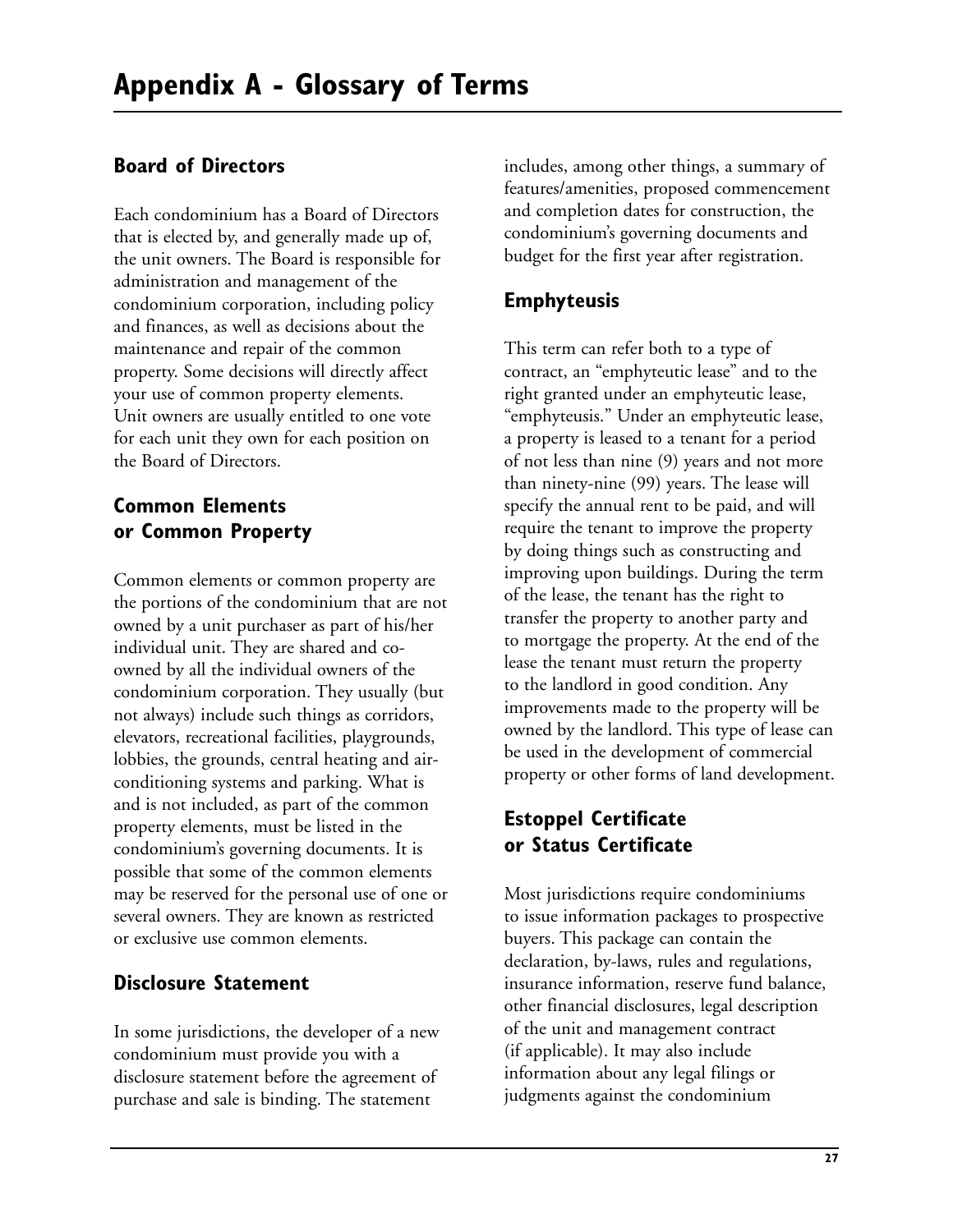corporation, the possibility of common expense increases, special assessments or insurance claims, all of which could affect condominium fees.

## **Governing Documents**

These are the documents that describe how the condominium is organized and operated. They have different names in different provinces, but they can include declarations, by-laws and rules. They can contain provisions setting out the boundaries of the common elements and the individual units, the percentage of ownership each owner has in the common elements, the by-laws/budget and common expenses. Governing documents vary from one condominium to another and are filed with the land registry office when the condominium corporation is created.

## **Property Manager**

The property manager handles the day-to-day running of the condominium, such as hiring of staff, maintenance and repairs. The property manager is under contract to the condominium corporation. A representative from the property management company usually attends board meetings. Some condominiums may not have a property manager. These are sometimes referred to as self-managed condominiums. The Board of Directors, with the help of volunteers, will assume responsibility for the day-to-day management in these cases.

## **Reserve Fund**

This is a fund set up by the condominium corporation in a special account to cover the costs of major repairs and replacement of the common property elements over time. Usually it is at least 10 per cent of the corporation's total operating expenses, although the criteria vary between provinces. In some jurisdictions, such as Quebec, the reserve fund is called a contingency fund. Reserve fund amounts and contributions are more accurately determined by a technical audit and reserve fund study undertaken by a qualified consultant.

## **Unit**

Home sweet home. The unit is the area that you actually own and hold title to. Repair and upkeep of the unit are generally your responsibility.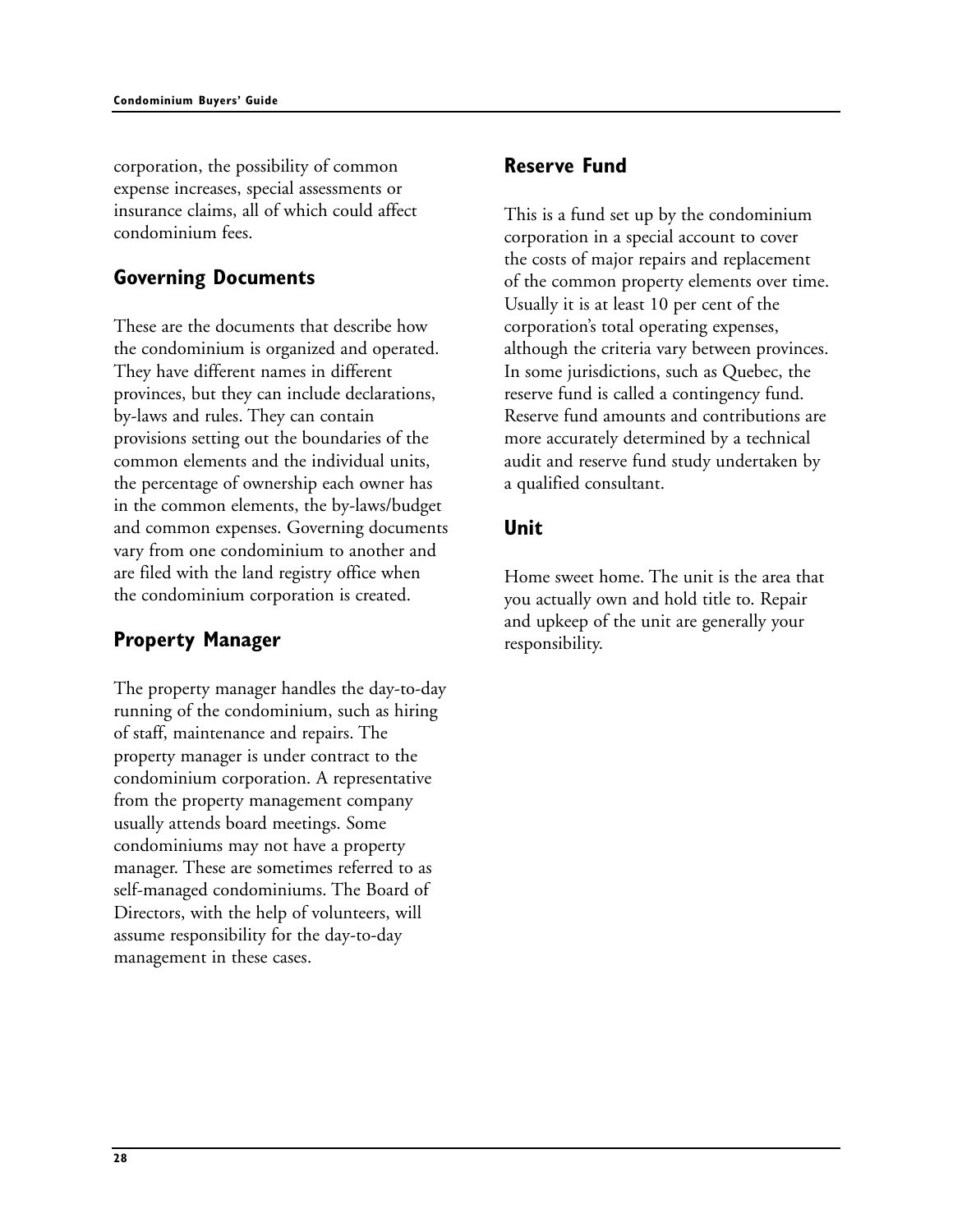# **Appendix B - Where to Find More Information**

There is plenty of information available to help you. The following is a list of sources who have agreed to appear in this section of the Guide, and who will be more than happy to provide impartial information and advice.

## **Government Sources**

Each province in Canada has its own legislation to regulate condominiums. The following list can help you learn where to find condominium information specific to your province.

## **Canada Mortgage and Housing Corporation (CMHC)**

#### **www.cmhc.ca**

1 800 668-2642

Publications of Interest:

*Homebuying Step by Step: A Consumer Guide and Workbook Homeowner's Inspection Checklist Mortgage Calculator AffordAbility Home Financing Software The Condominium Owner's Guide to Mold*

#### **Alberta**

## *The Condominium Property Act* **and**

*Condominium Property Regulation* Ministry of Government Services Toll-free (in Alberta): 1 800 310-4455 Toll-free (outside Alberta): (780) 427-2711 Web site: **www.gov.ab.ca**

#### **British Columbia**

*The Strata Property Act* Ministry of Finance, Financial and Corporate Sector Policy Tel: (250) 387-1269 Web site: **www.fin.gov.bc.ca**

#### **Manitoba**

#### *The Condominium Act*

Ministry of Consumer and Corporate Affairs General Information - Citizen's Inquiry Service: (204) 945-3744 TDD: (204) 945-4796 Toll-free (Manitoba only): 1 800 282-8060 Web site: **www.gov.mb.ca/cca**

#### **New Brunswick**

*Land Titles Act* Ministry of Family and Community Services Tel: (506) 453-2001 Web site: **www.gov.nb.ca**

## **Newfoundland and Labrador**

*Condominium Act* Government Services and Lands Tel: (709) 729-3316 Web site: **www.gov.nf.ca** 

#### **North West Territories**

*Condominium Act* Department of Justice Tel: (867) 920-6197 Web site: **www.gov.nt.ca**

#### **Nova Scotia**

*The Condominium Act*

Service Nova Scotia and Municipal Relations Toll-free within N.S.: 1 800 670-4357 Toll-free from outside N.S.: 1 (902) 424-5200 Web site: **www.gov.ns.ca/snsmr**

#### **Nunavut**

*Condominium Act (Nunavut)* Nunavut Housing Corporation Tel: (867) 975-6411 Web site: **www.nunavut.com**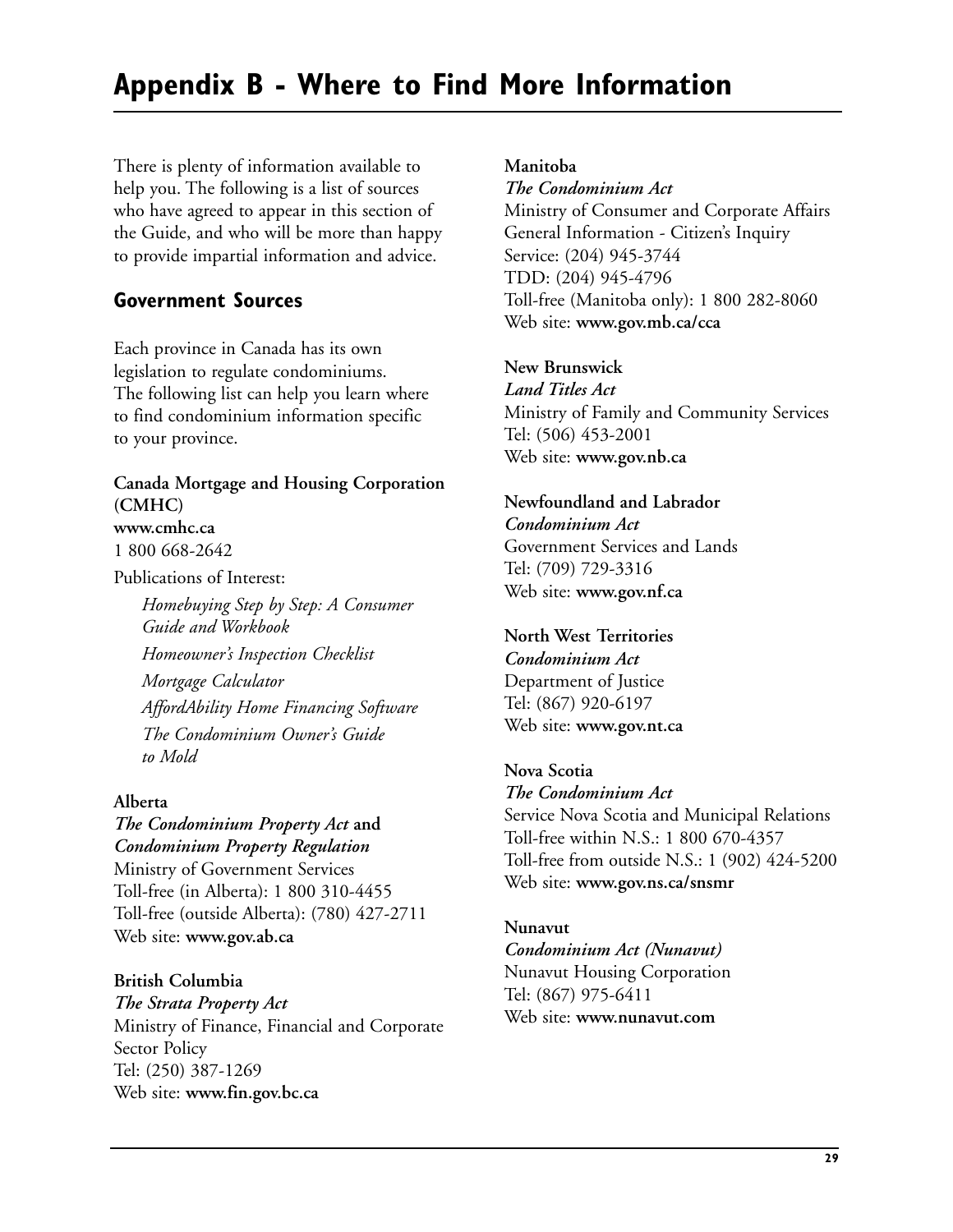**Ontario** *The Condominium Act* Ministry of Consumer and Business Relations General Inquiry: (416)-326-8555 TTY: (416) 326-8566 Toll-free: 1 800 268-1142 Web site: **www.cbs.gov.on.ca**

**Prince Edward Island**  *The Condominium Act* Office of the Attorney General Telephone: (902) 368-4550 Web site: **www.gov.pe.ca**

**Saskatchewan** *The Condominium Property Act* Justice Department Telephone: (306) 787-8971 Mailing Address: 1874 Scarth Street, Regina, SK S4P 3V7 Web site: **www.saskjustice.gov.sk.ca** 

**Quebec**

*Civil Code (Code civil)* Book One Art. 299 to 364 Book Four Art. 1010 and 1038 to 1109 Art. 1299 to 1370 Web site: **www.soquij.qc.ca**

**Yukon**  *The Condominium Act* Department of Justice, Land Titles General Inquiries: (867) 667-5612 Web site: **www.gov.yk.ca** 

## **Warranty Programs**

**Atlantic New Home Warranty Program www.ahwp.org**

**Association provinciale des constructeurs d'habitations du Québec www.apchq.com**

**Ontario New Home Warranty Program www.newhome.on.ca**

**Manitoba New Home Warranty Program www.mbnhwp.com** 

**New Home Warranty of Saskatchewan www.nhwp.org**

**Alberta New Home Warranty Program www.anhwp.com**

**British Columbia Homeowner Protection Office www.hpo.bc.ca**

## **Private Warranty Programs**

**London Guarantee Insurance Company www.londonguarantee.com**

**National Home Warranty Programs www.nationalhomewarranty.com**

**Residential Warranty of Canada Inc. www.reswar.com**

**Wylie-Crump Limited - Marathon www.wyliecrump.com**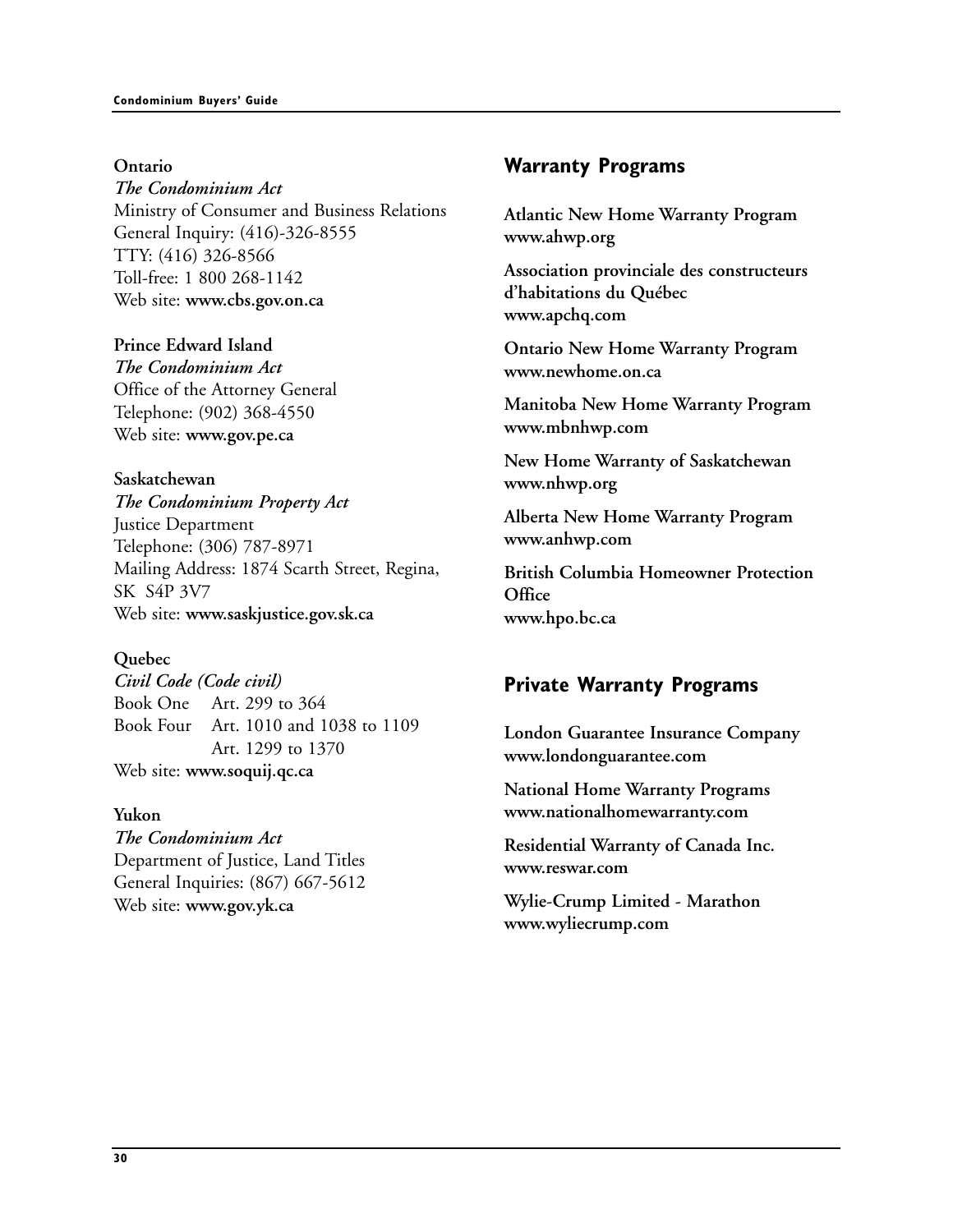## **Non-Government Sources**

#### **The Canadian Condominium Institute (CCI)**

The Canadian Condominium Institute is an independent, non-profit organization formed in 1982 with chapters throughout Canada.

### **CCI-National**

Suite 310-2175 Sheppard Ave. E. Toronto, ON M2J 1W8 Tel.: (416) 491-6216 Fax: (416) 491-1670 E-mail: cci.national@taylorenterprises.com Web site: **www.cci.ca**

## **CCI-North Alberta Chapter**

P.O. Box 777 Edmonton, AB T5J 2L4 Tel.: (780) 413-8334 Fax: (780) 413-7532 E-mail: ccinac@junctionnet.com Web site: **www.cci-north.ab.ca**

#### **CCI-South Alberta Chapter**

Suite 2266, 246 Stewart Green S.W. Calgary, AB T3H 3C8 Tel.: (403) 253-9082 Fax: (403) 242-8145 E-mail: info@cci-south.ab.ca Web site: **www.cci-south.ab.ca**

#### **CCI-North Saskatchewan**

P.O. Box 7074 Saskatoon, SK S7K 4J1 Tel.: (306) 652-0311 Fax: (306) 652-0373 E-mail: chetan@suncorp.ca Web site: **www.cci.ca** 

## **CCI-Regina**

P.O. Box 24011 2160 Broad St., Regina, SK S4P 4J8 Web site: **www.cci.ca**

## **CCI-Manitoba**

P.O. Box 2517 Station Main Winnipeg, MB R3C 4A7 Tel.: (204) 944-8954 E-mail: cci@cci-mb.com Web site: **www.cci-mb.com**

### **CCI-Toronto and Area**

Suite 310-2175 Sheppard Ave. E. Toronto, ON M2J 1W8 Tel.: (416) 491-6216 Fax: (416) 491-1670 E-mail: cci.toronto@taylorenterprises.com Web site: **www.ccitoronto.org**

## **CCI-Huronia**

P.O. Box 31023 Barrie, ON L4N 0B3 E-mail: cci.huronia@rogers.com Web site: **www.cci.ca**

## **CCI-London and Area**

P.O. Box 25411 395 Wellington Rd. London, ON N6C 6B1 Tel.: (519) 453-0672 Fax: (519) 453-3604 Web site: **www.cci-sw.on.ca**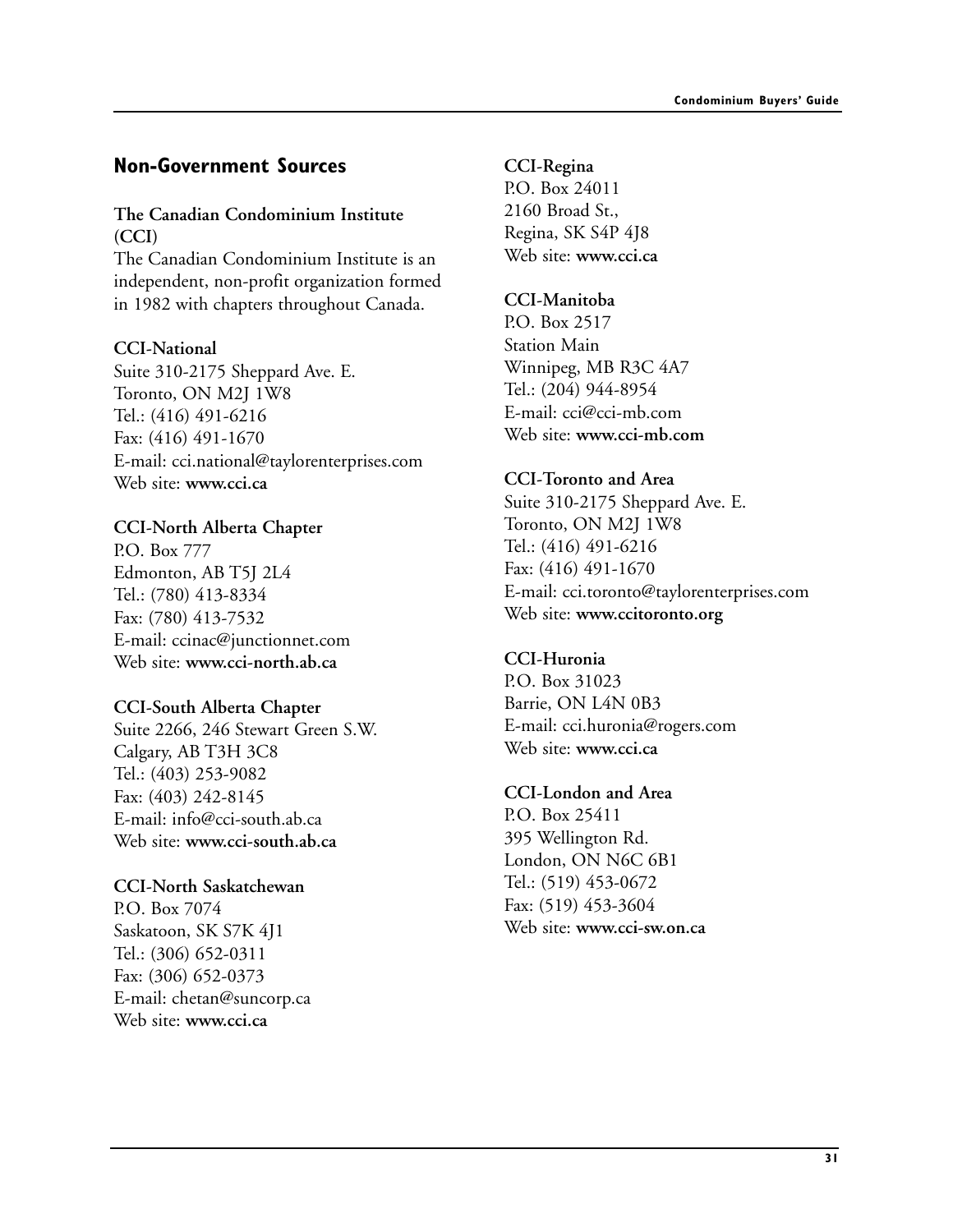#### **CCI-Ottawa**

1910 St. Laurent Blvd. P.O. Box 41159 Ottawa. ON K1G 5K9 Tel.: (613) 247-4718 Fax: (613) 247-8794 E-mail: elm@magma.ca Web site: **www.cci.ca/ottawa**

#### **CCI-Golden Horseshoe**

Upper Brant Postal Outlet, Box 40513 Burlington, ON L7P 4W1 Tel.: (905) 521-8144 Fax: (905) 634-7367 E-mail: ghc.cci@hwcn.org Web site: **www.ghccci.org**

#### **CCI-Windsor-Essex County**

P.O. Box 693, Station A Windsor, ON N9A 6N4 Tel.: (519) 256-0594 Fax: (519) 253-0309 Web site: **www.cci.ca**

#### **CCI-Atlantic**

c/o 1741 Brunswick St., Suite 401 Halifax, NS B3J 3X8 Tel.: (902) 830-0491 Fax: (902) 423-2485 E-mail: cassidy@cnb.ns.ca

#### **CCI-British Columbia (In Development)** E-mail: BCCCI@vancondo.com

**CCI-Northwestern Ontario (In Development)** E-mail: ccinorthontario@shaw.ca

#### **Quebec**

Quebec Association of Syndicates of Co-ownership Web site: **www.ascq.qc.ca** Tel: (514) 866-3557

## **Publications**

#### *CM - Condominium Manager*

Association of Condominium Managers of Ontario 2121 Argentia Road, Suite 404 Mississauga, Ontario L5N 2X4 Tel: (905) 826-6890, 1 800 265-3263 Fax: (905) 826-4873 E-mail: rcm@acmo.org Web site: **www.acmo.org**

#### *Condo Business Magazine*

5255 Yonge St. Suite 1000 Toronto, ON M2N 6P4 Tel: (416) 512-8186 Fax: (416) 512-8344 E-Mail: info@mediaedge.ca Website: **www.mediaedge.ca**

#### *BCCONDO.COM*

E-mail: nodoze@bccondo.com Web site: **www.bccondo.com**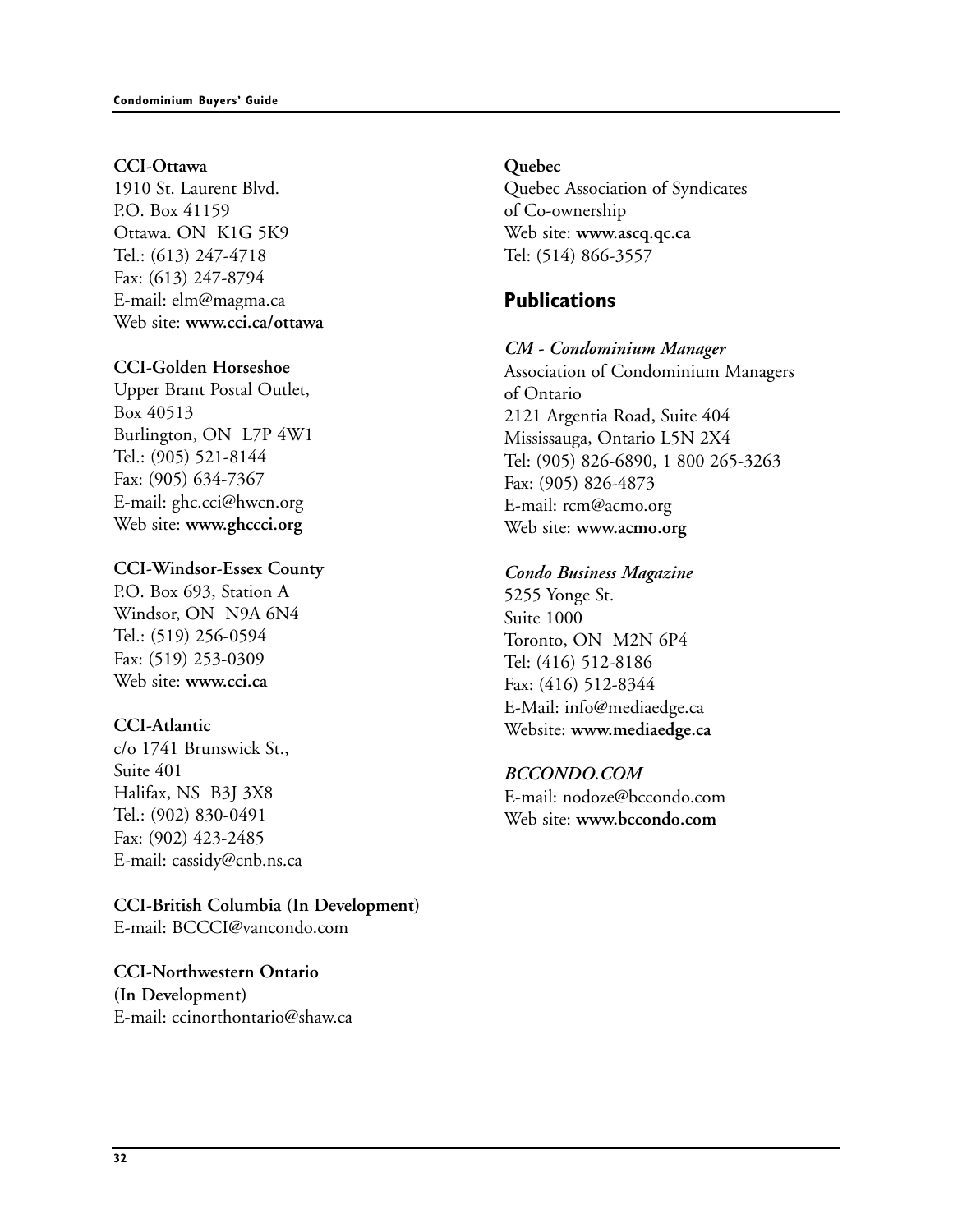## **Associations**

#### **Condominium Homeowners Association**

**of British Columbia** Unit 202 - 624 Columbia Street New Westminster, B.C. V3M 1A5 Tel: (604) 584-2462 / line 2 Fax: (604) 515-9643 Toll-free: 1 877 353-2462 E-mail: office@choa.bc.ca Web site: **www.choa.bc.ca**

## **Vancouver Island Strata Owners Association**

Box 30091 Saanich Centre Postal Outlet Victoria, B.C. V8X 5E1 Tel: (250) 920-0222 E-mail: info@visoa.bc.ca Web site: **www.visoa.bc.ca**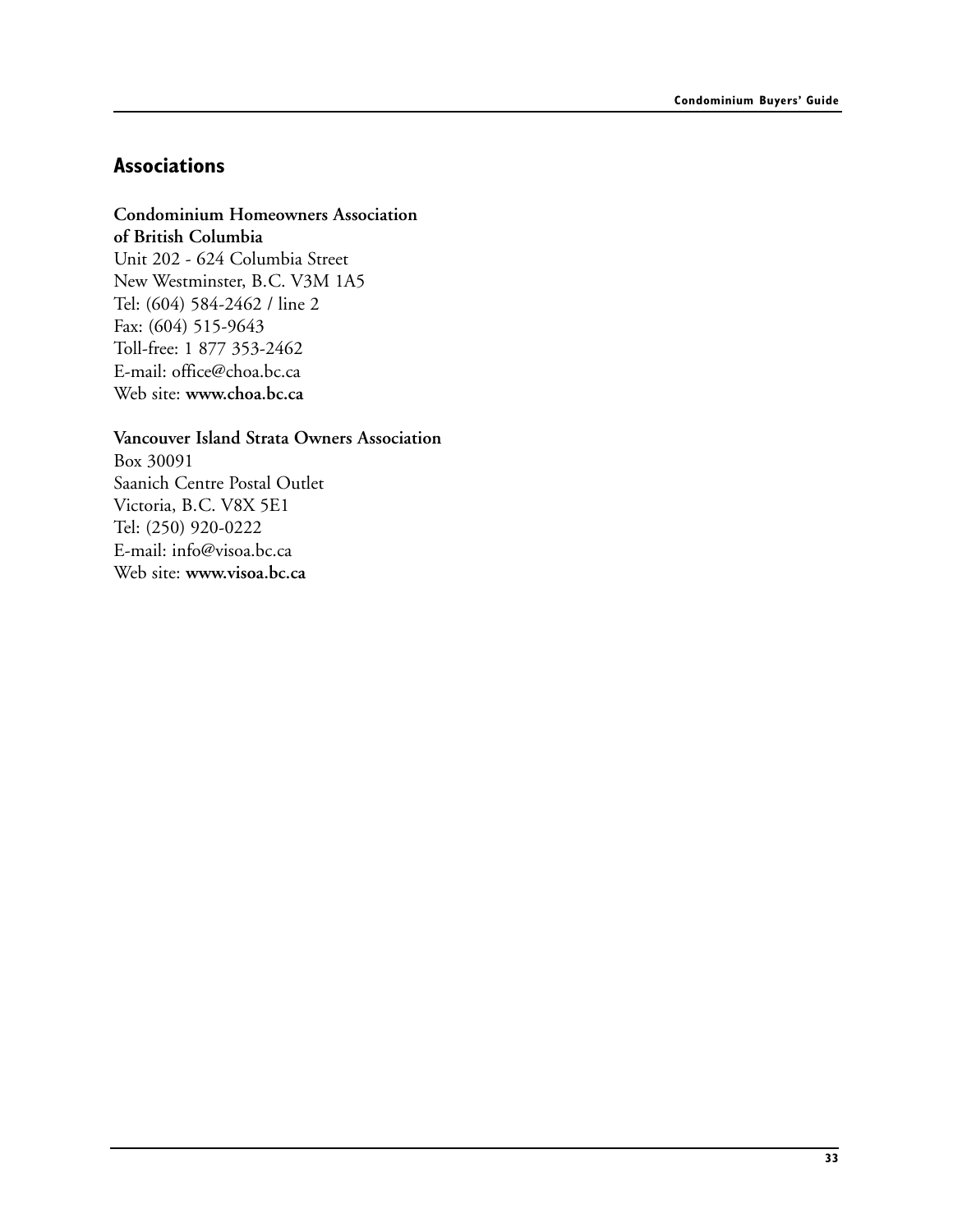# **Appendix C - Condominium Selection Checklist**

Here is a list of questions to ask yourself before you buy. You can use the chart below to "score" each condominium you consider. First, give each question below an importance rating based on your wish list, with **10 being very important and 0 not important at all**. Then, put a check mark under **yes** or **no** for each question. For each **yes** answer, the condominium will receive the number of points you gave the question for importance. For example, if you feel that being close to a school is a 9 on the importance scale, and the condominium you are looking at is close to a school, it would receive 9 points.

You can total the points at the end to help you rank the different condominiums you look at. But remember, this exercise is to help you make sure that you have considered all the factors before you sign on the dotted line.

| Question                                                                                | Importance (1-10) | Yes | No | Score |
|-----------------------------------------------------------------------------------------|-------------------|-----|----|-------|
| Location                                                                                |                   |     |    |       |
| Is the condominium in the neighbourhood I want?                                         |                   |     |    |       |
| Is there a school nearby?                                                               |                   |     |    |       |
| Is it accessible by public transit?                                                     |                   |     |    |       |
| Is the commute time to work acceptable?                                                 |                   |     |    |       |
| Is it close to amenities (e.g. shops, theatres, restaurants, etc.)?                     |                   |     |    |       |
| <b>Amenities</b>                                                                        |                   |     |    |       |
| Does the condominium have recreational facilities?                                      |                   |     |    |       |
| Does it have an exercise room?                                                          |                   |     |    |       |
| Does it have a pool?                                                                    |                   |     |    |       |
| Does it have a party room?                                                              |                   |     |    |       |
| Does it have a convenience store?                                                       |                   |     |    |       |
| Does it have a children's area?                                                         |                   |     |    |       |
| Does it have parking available? Indoor or outdoor?                                      |                   |     |    |       |
| Guest parking?                                                                          |                   |     |    |       |
| Does it have suitable storage available?                                                |                   |     |    |       |
| <b>Condominium Rules and Regulations</b>                                                |                   |     |    |       |
| Are the condominium rules and restrictions                                              |                   |     |    |       |
| clearly defined and understandable?                                                     |                   |     |    |       |
| Are the condominium rules and regulations<br>reasonable (can I live under these rules)? |                   |     |    |       |
| Are there rules about the numbers of occupants permitted?                               |                   |     |    |       |
| Can I rent out my unit?                                                                 |                   |     |    |       |
| Does the Board of Directors (or developer)                                              |                   |     |    |       |
| seem helpful in explaining the rules?                                                   |                   |     |    |       |
| Can I operate my business from the condominium?                                         |                   |     |    |       |
| Can I take my pet?                                                                      |                   |     |    |       |
| Does the management fit my lifestyle (property<br>manager vs. self-managed)?            |                   |     |    |       |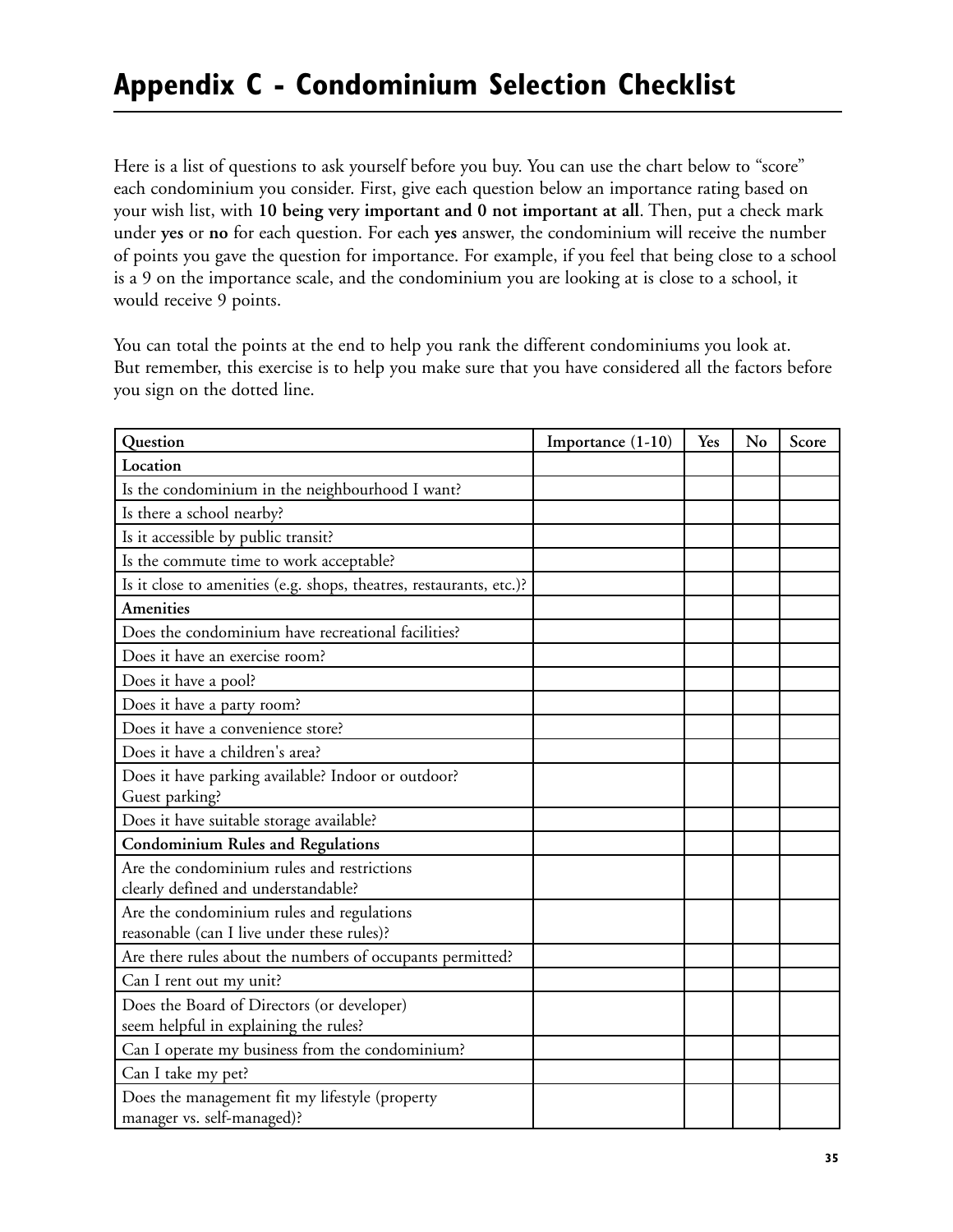| Question                                                                          | Importance (1-10) | Yes | No | Score |
|-----------------------------------------------------------------------------------|-------------------|-----|----|-------|
| Affordability                                                                     |                   |     |    |       |
| Is the purchase price of the condominium<br>within my budget?                     |                   |     |    |       |
| Can I afford the monthly condominium fees                                         |                   |     |    |       |
| along with my mortgage payments, taxes, insurance                                 |                   |     |    |       |
| and other expenses?                                                               |                   |     |    |       |
| Does the price seem reasonable for what I am getting?                             |                   |     |    |       |
| Are there upgrades available that I need or want<br>and how much would they cost? |                   |     |    |       |
| Are finishes included in the purchase price?                                      |                   |     |    |       |
| Is cable/satellite and/or Internet access included                                |                   |     |    |       |
| in the monthly condominium fees, and if not,                                      |                   |     |    |       |
| how much would they cost?                                                         |                   |     |    |       |
| How is the condominium heated/cooled/ventilated?                                  |                   |     |    |       |
| Is the building energy and water efficient?                                       |                   |     |    |       |
| Are utilities included in the monthly condominium                                 |                   |     |    |       |
| fees, and if not, how much can I expect to spend                                  |                   |     |    |       |
| each month?                                                                       |                   |     |    |       |
| The Building                                                                      |                   |     |    |       |
| Is the condominium (e.g. high-rise, low-rise,                                     |                   |     |    |       |
| townhouse, freehold, loft) the type that I want?                                  |                   |     |    |       |
| Will the construction be finished on time                                         |                   |     |    |       |
| and if not, can I wait?                                                           |                   |     |    |       |
| Is the building attractive?                                                       |                   |     |    |       |
| Is the condominium in good physical condition?                                    |                   |     |    |       |
| Does it seem well built (or well maintained)?                                     |                   |     |    |       |
| Will the condominium be durable?                                                  |                   |     |    |       |
| Are the grounds attractive and well maintained?                                   |                   |     |    |       |
| Is the unit attractive?                                                           |                   |     |    |       |
| Is it the right size?                                                             |                   |     |    |       |
| Does it have the features (e.g. fireplace, number                                 |                   |     |    |       |
| of bedrooms, balcony) I want?                                                     |                   |     |    |       |
| Does it have enough storage space?                                                |                   |     |    |       |
| Does it have enough light?                                                        |                   |     |    |       |
| Does it have fire protection systems                                              |                   |     |    |       |
| (e.g. smoke detectors, sprinklers)?                                               |                   |     |    |       |
| Does everyone in the family like it?                                              |                   |     |    |       |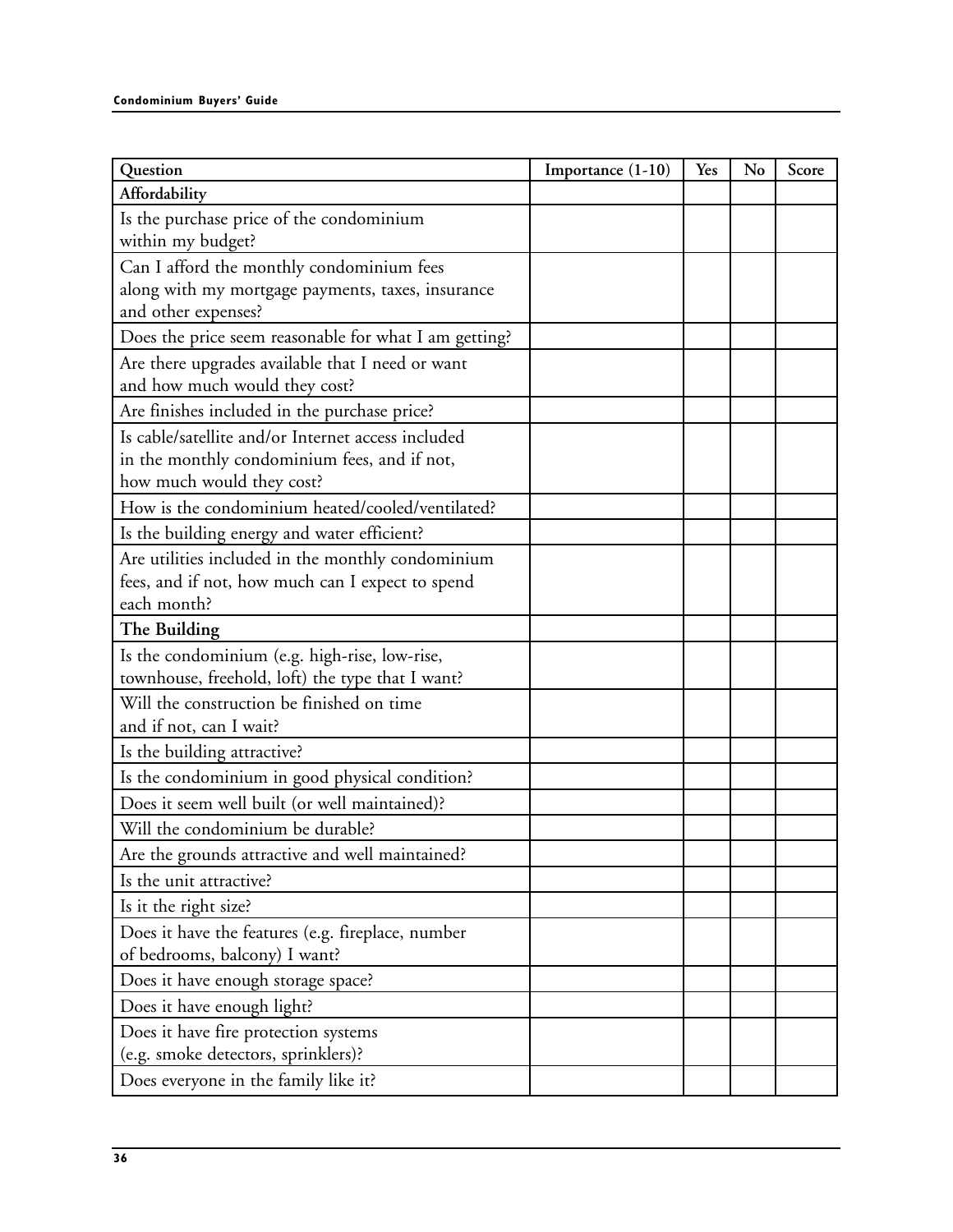| Question                                          | Importance (1-10) | Yes | No | Score |
|---------------------------------------------------|-------------------|-----|----|-------|
| The Condominium Corporation                       |                   |     |    |       |
| Is the condominium corporation                    |                   |     |    |       |
| in good financial condition?                      |                   |     |    |       |
| Is all documentation for the condominium          |                   |     |    |       |
| accessible and in good order?                     |                   |     |    |       |
| Are there any legal claims or judgements          |                   |     |    |       |
| against the condominium corporation?              |                   |     |    |       |
| <b>Community and Lifestyle</b>                    |                   |     |    |       |
| Does the condominium community seem               |                   |     |    |       |
| to match my lifestyle (e.g. older adults vs.      |                   |     |    |       |
| families with small children)?                    |                   |     |    |       |
| Is the condominium strictly residential,          |                   |     |    |       |
| or is it mixed-use?                               |                   |     |    |       |
| What is the proportion of owner-occupied          |                   |     |    |       |
| to rented units?                                  |                   |     |    |       |
| Is it accessible for people with special needs?   |                   |     |    |       |
| Do the current occupants seem friendly and happy? |                   |     |    |       |
| Are there any noise implications? Roadways,       |                   |     |    |       |
| neighbours, garbage chutes and elevators          |                   |     |    |       |
| <b>Total points</b>                               |                   |     |    |       |